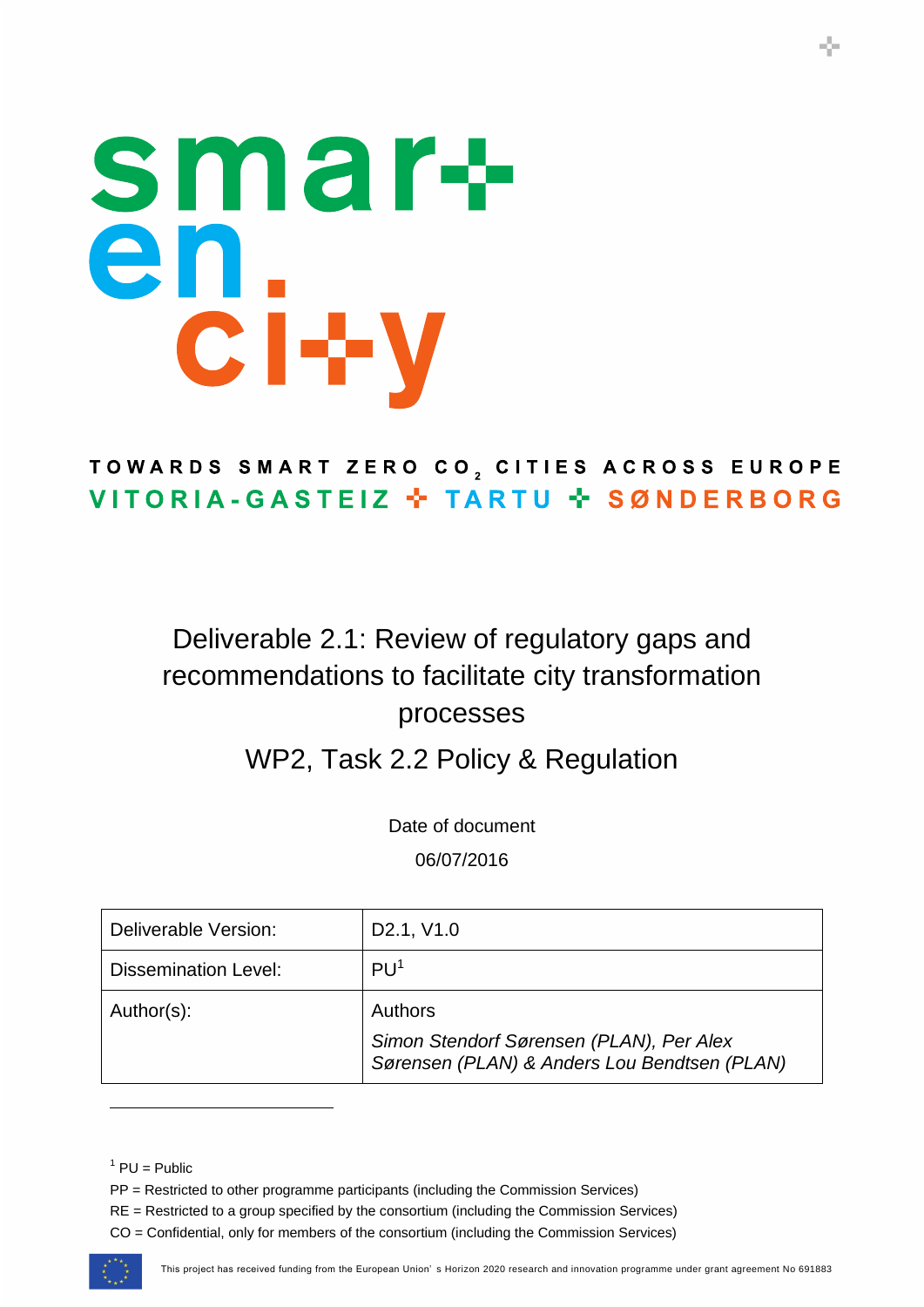

# **Document History**

| Project Acronym            | SmartEnCity                                                     |  |
|----------------------------|-----------------------------------------------------------------|--|
| <b>Project Title</b>       | Towards Smart Zero CO2 Cities across Europe                     |  |
| <b>Project Coordinator</b> | Francisco Rodriguez                                             |  |
|                            | Tecnalia                                                        |  |
|                            | francisco.rodriguez@tecnalia.com                                |  |
| <b>Project Duration</b>    | $1^{st}$ February 2016 - 31 <sup>st</sup> July 2021 (66 months) |  |

| Deliverable No.                  |                  | D <sub>2.1</sub><br>Review of regulatory gaps and recommendations to facilitate<br>city transformation processes                         |                        |          |
|----------------------------------|------------------|------------------------------------------------------------------------------------------------------------------------------------------|------------------------|----------|
| Diss. Level                      |                  | Public                                                                                                                                   |                        |          |
| Deliverable Lead                 |                  | <b>PLAN</b>                                                                                                                              |                        |          |
| <b>Status</b>                    |                  |                                                                                                                                          | Working                |          |
|                                  |                  |                                                                                                                                          | Verified by other WPs  |          |
|                                  |                  | X                                                                                                                                        | Final version          |          |
| Due date of deliverable          |                  |                                                                                                                                          | 31/07/2016             |          |
| Actual submission date           |                  |                                                                                                                                          | 06/07/2016             |          |
| Work Package                     |                  | WP 2 - SmartEnCity Regeneration Strategy                                                                                                 |                        |          |
| <b>WP Lead</b>                   |                  | <b>MON</b>                                                                                                                               |                        |          |
| Contributing<br>beneficiary(ies) |                  | TEC, VIS, AVG, CEA, CEE, ACC, GIR, CAR, GIS SONF, ZERO,<br>PLAN, AAU, TAR, SCL, TREA, UTAR, IBS, ET, CTEL, LECC, DAPP,<br>ASEN, SEC, SEZ |                        |          |
| Date                             | Version          |                                                                                                                                          | Person/Partner         | Comments |
| 08/06/2016                       | V <sub>0.1</sub> |                                                                                                                                          | Sonia Montane Llop/ACC |          |
| 08/06/2016                       | V <sub>0.1</sub> |                                                                                                                                          | Magdalena Rozanska/ACC |          |
| 08/06/2016                       | V <sub>0.1</sub> |                                                                                                                                          | Rene Tõnnisson/IBS     |          |
| 08/06/2016                       | V <sub>0.1</sub> |                                                                                                                                          | David Drysdale/AAU     |          |

# Copyright notice

*© 2016-2018 SmartEnCity Consortium Partners. All rights reserved. All contents are reserved by default and may not be disclosed to third parties without the written consent of the SmartEnCity partners, except as mandated by the European Commission contract, for reviewing and dissemination purposes.* 

*All trademarks and other rights on third party products mentioned in this document are acknowledged and owned by the respective holders. The information contained in this document represents the views of SmartEnCity members as of the date they are published. The SmartEnCity consortium does not guarantee that any information contained herein is error-free, or up to date, nor makes warranties, express, implied, or statutory, by publishing this document.*

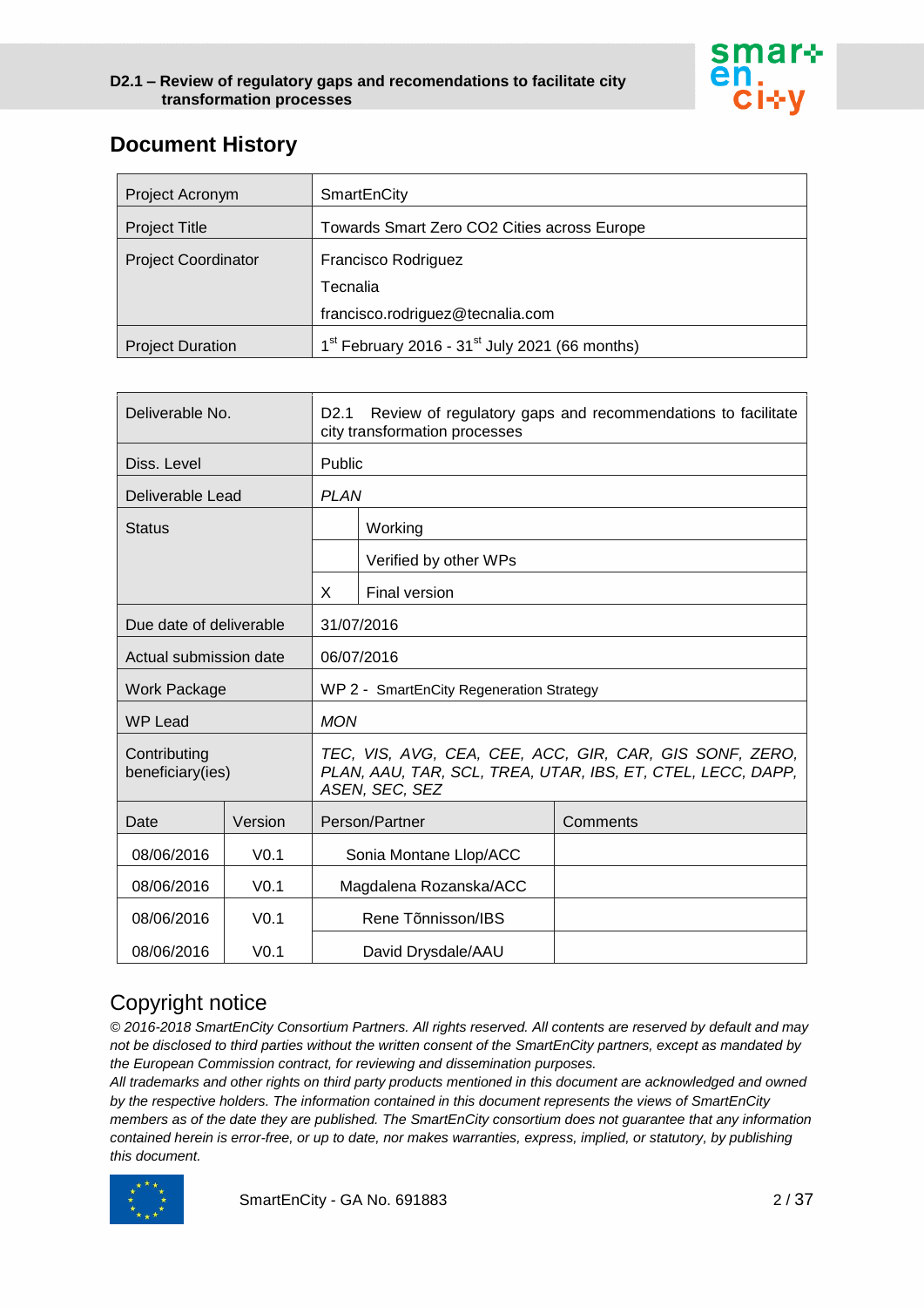

# Table of content:

| 0              |       |  |  |
|----------------|-------|--|--|
| $\mathbf{1}$   |       |  |  |
|                | 1.1   |  |  |
|                | 1.2   |  |  |
|                | 1.3   |  |  |
| $\overline{2}$ |       |  |  |
|                | 2.1   |  |  |
|                | 2.2   |  |  |
| 3              |       |  |  |
|                | 3.1   |  |  |
| $\overline{4}$ |       |  |  |
|                | 4.1   |  |  |
|                | 4.1.1 |  |  |
|                | 4.2   |  |  |
|                | 4.2.1 |  |  |
|                | 4.3   |  |  |
|                | 4.3.1 |  |  |
|                | 4.4   |  |  |
|                | 4.4.1 |  |  |
|                | 4.4.2 |  |  |
|                | 4.4.3 |  |  |
|                | 4.4.4 |  |  |
|                | 4.4.5 |  |  |
|                | 4.4.6 |  |  |
|                | 4.5   |  |  |
|                | 4.5.1 |  |  |
|                | 4.5.2 |  |  |
|                | 4.5.3 |  |  |
|                | 4.5.4 |  |  |
|                | 4.5.5 |  |  |

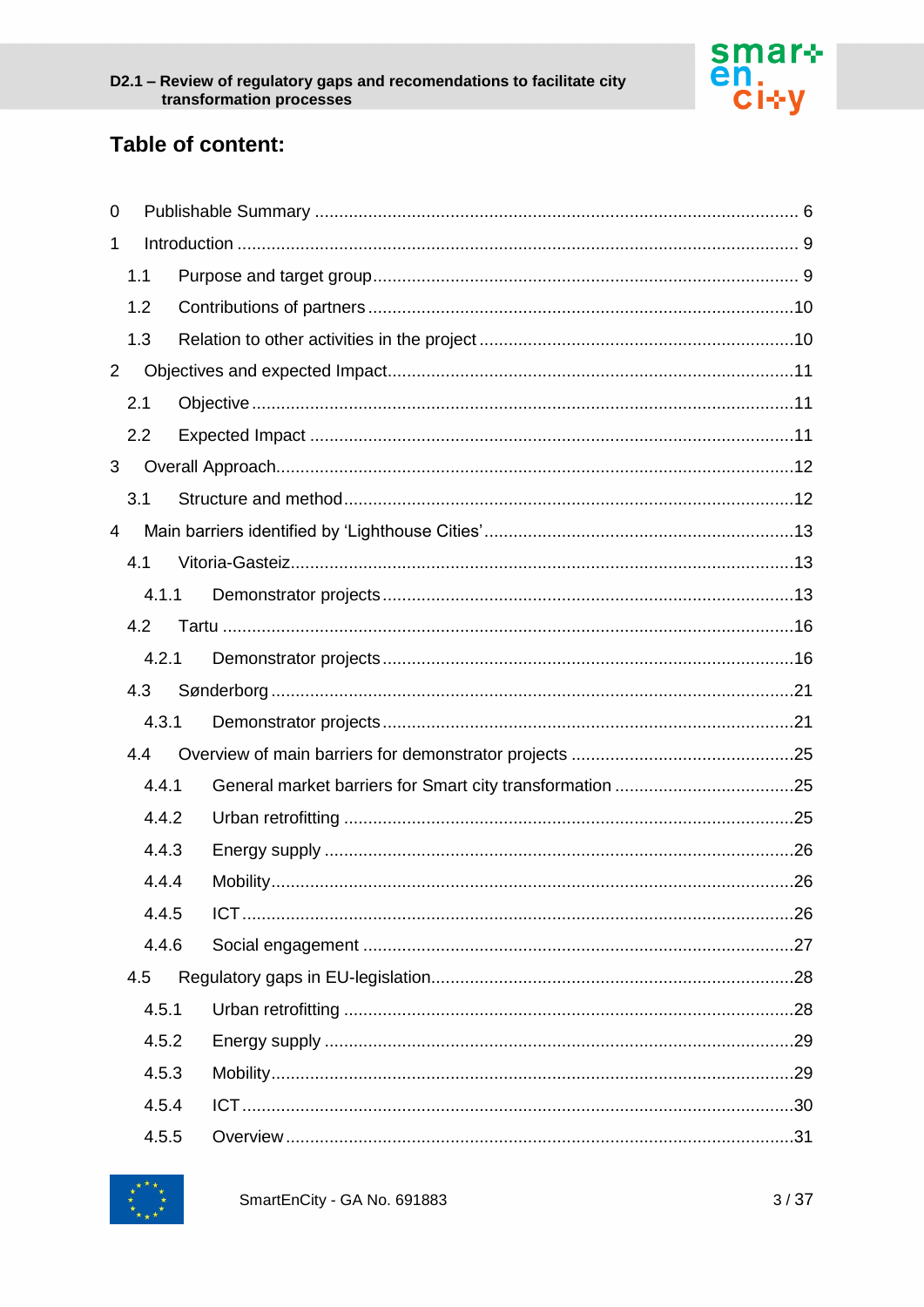

| 5 |       |                                                                              |  |
|---|-------|------------------------------------------------------------------------------|--|
|   | 5.1.1 | Opportunities and best practice examples identified by demonstrator projects |  |
|   | 5.1.2 | Proposals for change in regulations, new regulations and new incentives34    |  |
| 6 |       |                                                                              |  |
| 7 |       |                                                                              |  |
| 8 |       |                                                                              |  |

# **Table of Tables:**

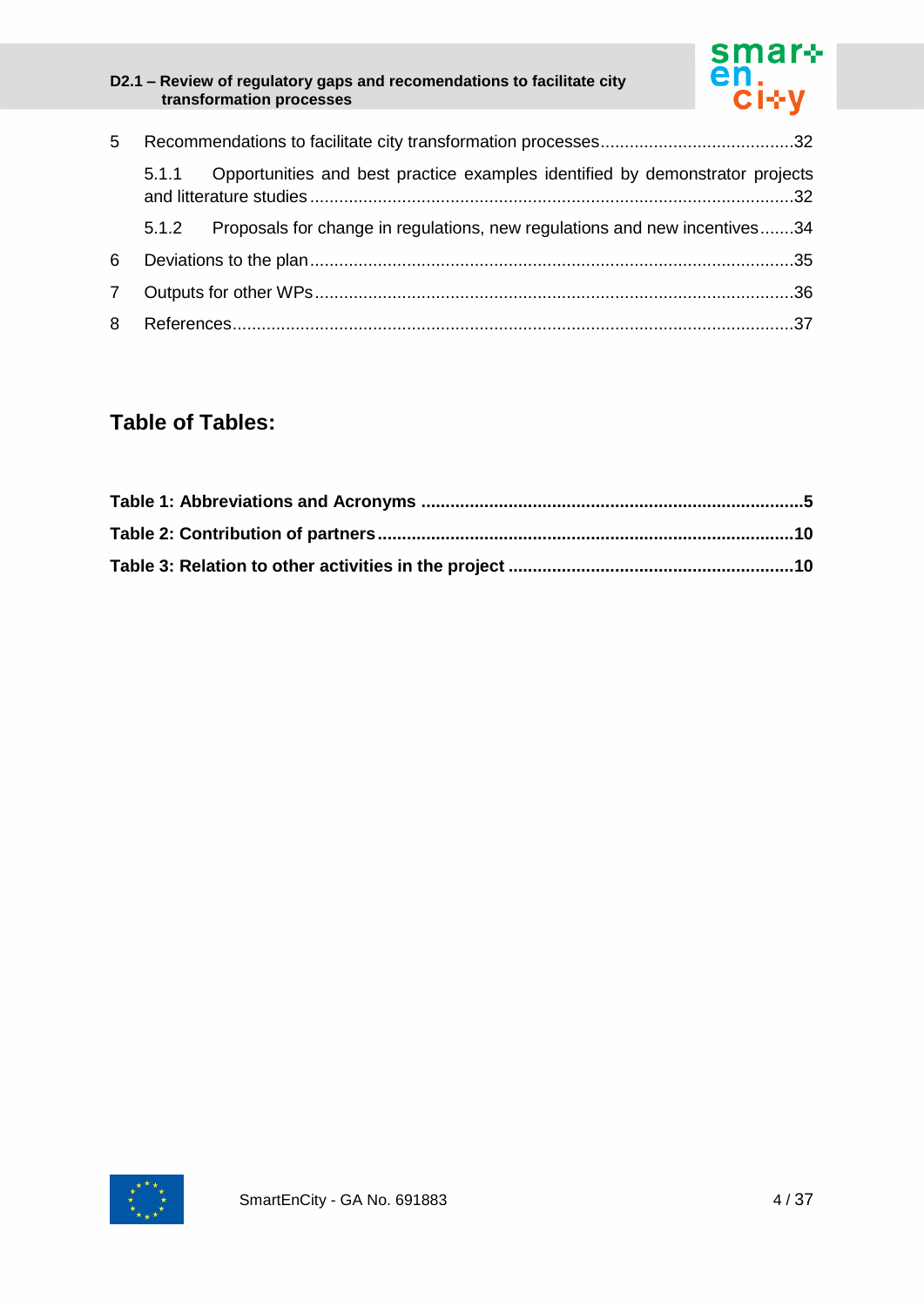

# **Abbreviations and Acronyms**

| Abbreviation/Acronym | Description                                 |
|----------------------|---------------------------------------------|
| SmartEnCity          | Towards Smart Zero CO2 Cities across Europe |
| WP                   | Work package                                |
| D                    | Deliverable                                 |
| <b>ICT</b>           | Information and Communications Technologies |
| <b>RES</b>           | Renewable energy sources                    |
| DH                   | District heating                            |
| EV                   | Electric vehicle                            |
| <b>ICE</b>           | Internal combustion engine                  |
| <b>CIOP</b>          | City information open platform              |
| SOC                  | State of charge                             |

#### **Table 1: Abbreviations and Acronyms**

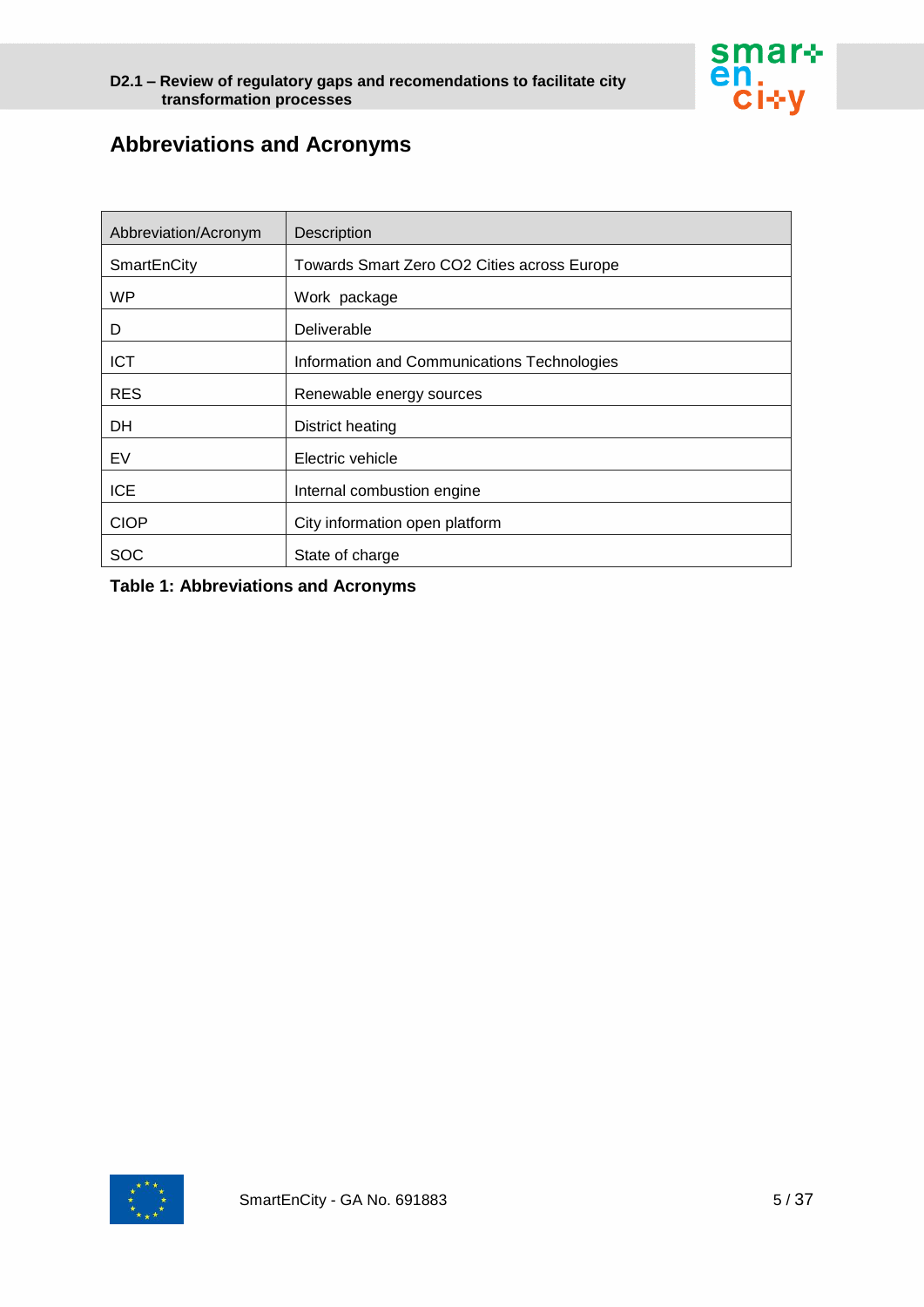

# <span id="page-5-0"></span>**0 Publishable Summary**

This report is deliverable 2.1 of the SmartEnCity project, and describes which potential barriers for successful implementation of the demonstrator projects in SmartEnCity that the involved partners anticipate. A key objective of this report is to exchange information on barriers and best practices for the transition to a smart city and adoption of innovative technologies. Barriers and best practice examples as potential solutions have been identified in a questionnaire filled out by the stakeholders in the demo projects (WP3, WP4 and WP5) in the three 'Lighthouse Cities': Vitoria-Gasteiz in Spain, Tartu in Estonia and Sønderborg in Denmark. The projects and the anticipated barriers as well as recommendations are categorized in the five topics: Urban retrofitting, Energy supply, Mobility, ICT and Social engagement and these are summarized below.

#### *Urban retrofitting*

Major identified barriers for urban retrofitting are the structure of ownership and property laws, which in many cases lead to split incentives for energy renovations for example between owners and tenants. Also in some less attractive areas of cities the real estate market can make it difficult to obtain mortgage loans for energy renovations. Some of the 'Lighthouse Cities' stakeholders recommend to bring down these barriers by participatory processes and information to engage citizens and property owners in the project and to follow best practices, involve government city council and private stakeholders. They also recommend the creation of a guarantee fund for financial support of neighbours with lower incomes and transparency and social partners engagement in all phases of the project.

Another aspect of urban retrofitting is the cost effectiveness of the projects. One of the stakeholders points out that the EU-legislation and building codes have a unilateral focus on the energy consumption of the single building. This enforces investments in buildings to fulfil the standard, regardless that surplus energy might be available in the area and could be used. If it is legally possible a solution to this might be to add flexibility to the building standards by making it possible to avoid fulfilling the zero-energy standard in specific areas if certain conditions are present (e.g. minimum volume of available surplus heat for next 20 years).

#### *Energy supply*

In the current market situation the RES-technologies, though the gap is narrowing, can still not compete with carbon based technologies. Shifting support schemes and tax rules donot allways grant the different RES-technologies for the environmental benefits they provide and make the market situation insecure for investors. This problem however can only be solved at EU and national level by harmonized and long lasting legislation that give clear incentives for investors.

Environmental legislation and civic protests can make it difficult to find enough sites for RESplants in order to meet the demand for sustainable energy. A local anchoring of the projects with a clear vision of local climate targets for the city could raise the level of awareness and acceptance amongst citizens. Shares in the projects reserved for locals could ensure that a large part of the economic benefits go to the neighbours affected. Also care for the design

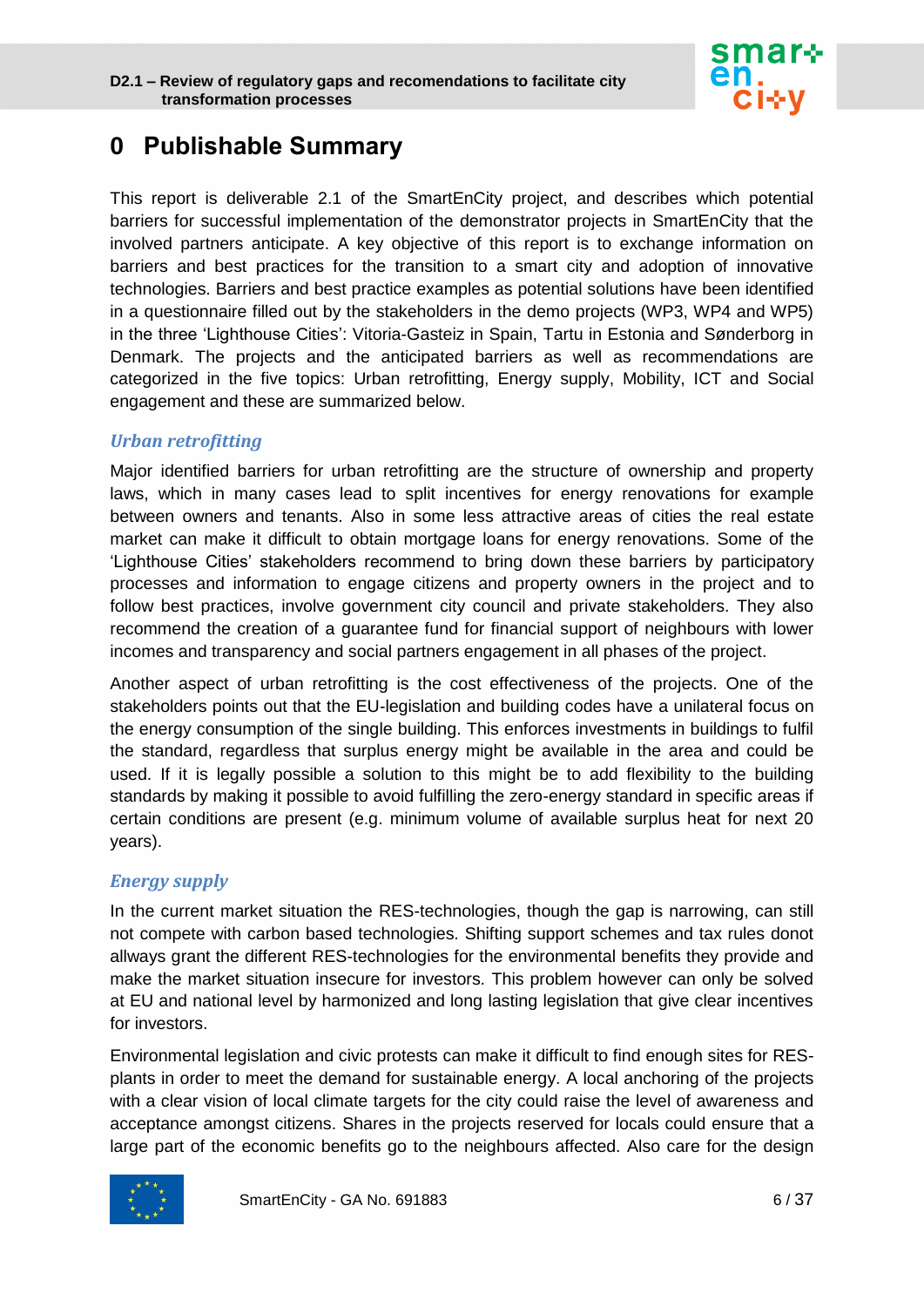

and aesthetics of the plants in order to integrate them better in the cityscape/landscape might raise the general acceptance.

District heating can in many cities be a good technology achieving massive fuel savings but there is a minimum number of buildings that need to be connected to the DH to make it economically viable. The public sector should support the system in order to ensure that operation of the district heating will be guaranteed for a number of years.

#### *Mobility*

Though not the full solution to sustainable transport the introduction of EV´s are without doubt of big importance. Barriers to the introduction of EV´s are, though the recent development is promising, still the price and lack of range (range anxiety) and in some places lack of charging infrastructure. An important part of the solution is to grant the vehicles for the environmental benefits they provide by tax exceptions or support schemes. On a city level authorities should encourage the use of EV´s over conventional cars by positive discrimination of EV´s by for example free on-street parking rate for EV´s and exception of road tolls. City authorities should reserve special lanes for EV´s or let them drive in the bus lane. The cities should set up a charging infrastructure with good coverage. To limit shopping center traffic a delivery system of E-vans and cargo bikes could be set up as it has been done in the city of Gothenburg, Sweden.

Further reduction of energy use for transport could be achieved by the promotion of the use of public transportation, and biking and walking. This could be done by creating logistic micro hubs with EV's and rental bikes in connection to public transport and consider the possibility to bring bikes on board trains or metros in order to promote the combination of public transport and biking. The overall use of bikes should be encouraged by establishing safe bike lanes and routes and create space for safe bike parking.

#### *ICT*

A basic condition for ICT is the Data Protecion Act which in many cases limits the use of data for example monitoring of the energy use inside buildings. Developers of ICT should address concerns on privacy and cyber security: Digital technology should be simple, easy to use, and without obstacles, and only do the things that it can do well, leaving people in control to do the things they enjoy doing.

The lack of a sufficient number of professionals is a critical issue for some technologies entering into the market which may also affect the quality of the implementation. Cooperation between several organisations or cities on development of much needed digital platforms or services to avoid isolated projects and harvest the benefits of scale could be a way to improve the quality of ICT and bring down the costs.

#### *Social engagement*

Social engagement of the citizens of cities and other actors is vital to the succesfull transfomation to SmartEnCities. Lack of information at the level of both decision makers and practitioners may hinder the implementation of energy-efficiency measures. Information asymmetry as in the landlord/tenant problem also affects spread and adoption of energy efficiency measures.

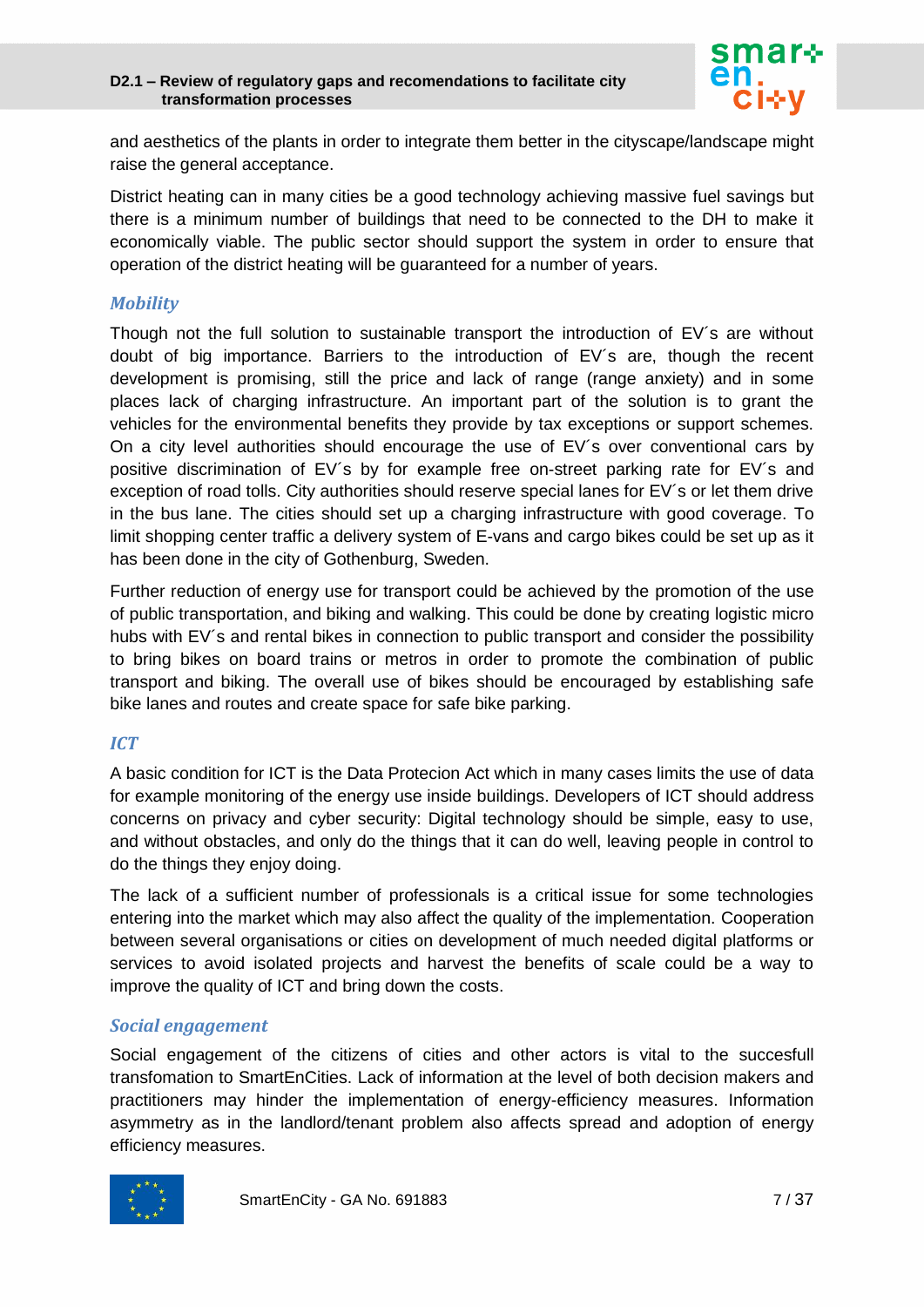

Citizens may consider certain measures as a decrease in their quality of life (e.g. shifting from individual to collective transport).

A large number of measures may require the coordination of different actors from different sectors/functions, resulting in a divergence of interests (e.g. landlord-tenant problem).

"Not my business": Integrated solutions are required covering urban planning, buildings licensing, energy infrastructures, transport, water and waste management, but these domains are often classified under different departments, all having their own targets and budgetary constraints.

Politicians tend to think and act on the short term, whilst transformation towards a sustainable city may take decades. Additionally, actions against climate change do not result in direct benefits for the implementer ("*Tragedy of the commons*").

Some of these barriers may be overcome by an intense communication campaign to show the benefits to join the projects, and to involve the citizens by participatory processes where it makes sense and by the creation of a political consensus agreement. Opening up for local economical ownership by shares in for example RES-projects where large returns must be expected might also raise the citizens acceptance and support of the projects and the overall environmental targets.

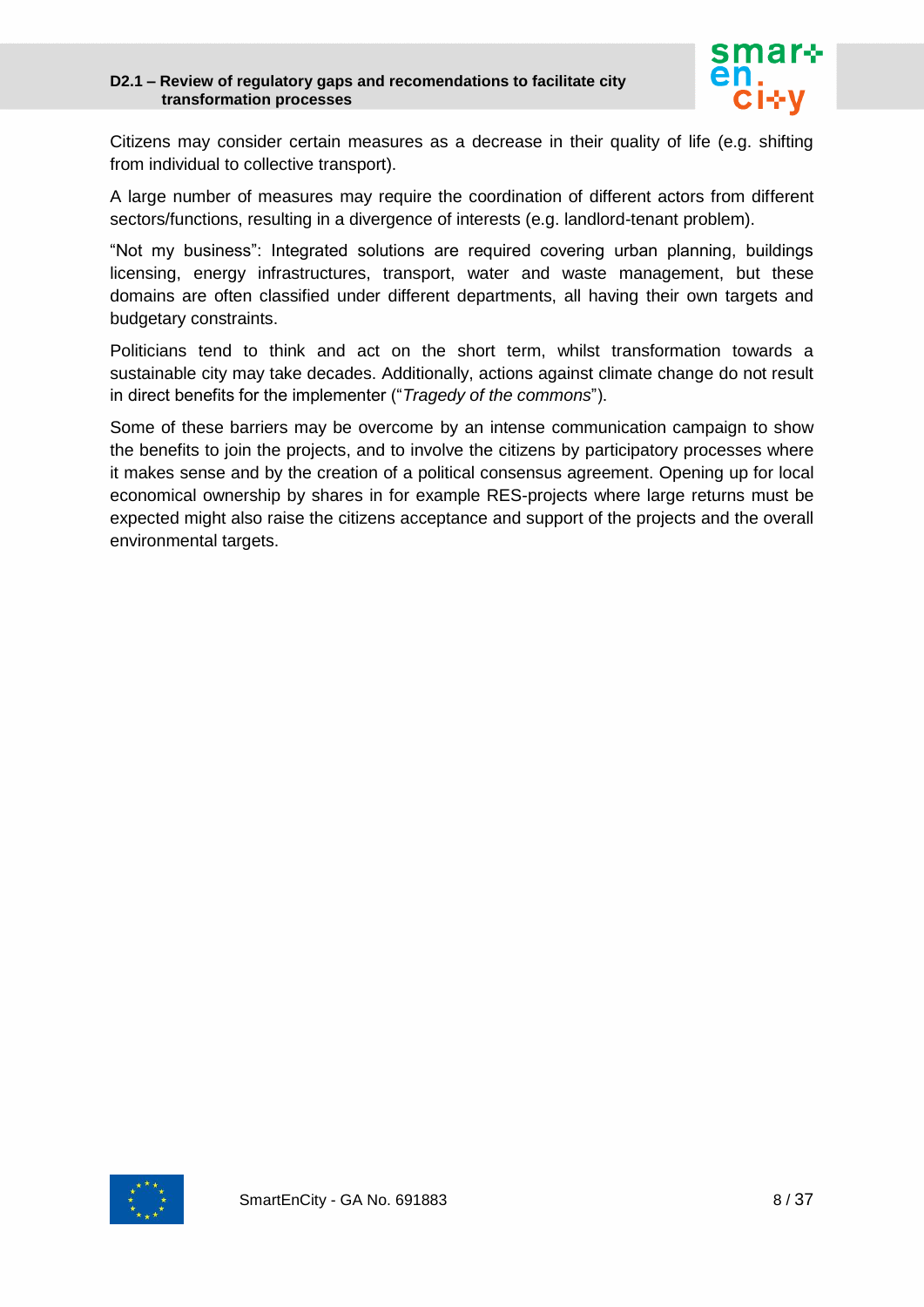

# <span id="page-8-0"></span>**1 Introduction**

SmartEnCity´s main objective is to develop a highly adaptable and replicable systemic approach towards urban transformation into sustainable, smart and resource-efficient urban environments in Europe. The approach will be defined in detail, laid out and implemented in the three 'Lighthouse Cities': Vitoria-Gasteiz in Spain, Tartu in Estonia and Sønderborg in Denmark. This report is deliverable 2.1 of the SmartEnCity project, and describes which potential barriers for successful implementation of the demonstrator projects in the 'Lighthouse Cities' that the involved partners anticipate.

This report identifies some of the major barriers for smart and resource-efficient urban environments in Europe. The barriers do not exist in isolation but are often interlinked. When there is one barrier it often reinforces another barrier. For example when trying to introduce district heating, if users have limited knowledge, then there are ownership barriers, acceptance barriers etc.

# <span id="page-8-1"></span>**1.1 Purpose and target group**

Lessons learnt from the three 'Lighthouse Cities' will in this report be shared with follower cities and other european cities. The purpose is to identify major barriers for a sustainable city transformation across Europe and best practices to overcome these barriers.

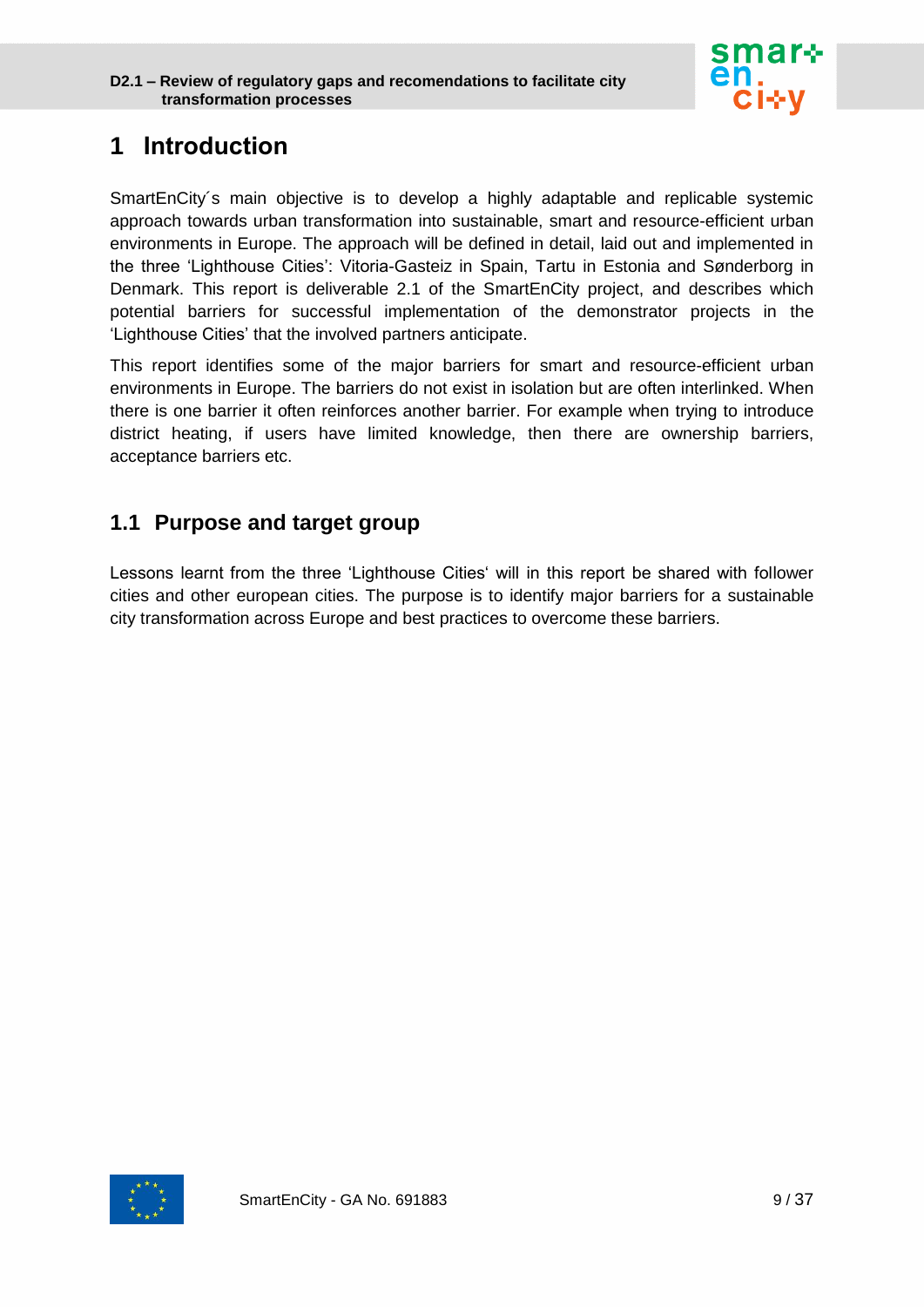

# <span id="page-9-0"></span>**1.2 Contributions of partners**

| Participant<br>short name | Contributions            |
|---------------------------|--------------------------|
| <b>VIS</b>                | Answers to questionnaire |
| <b>MON</b>                | Answers to questionnaire |
| <b>FED</b>                | Answers to questionnaire |
| <b>CCA</b>                | Answers to questionnaire |
| <b>TAR</b>                | Answers to questionnaire |
| <b>FTAR</b>               | Answers to questionnaire |
| ET.                       | Answers to questionnaire |
| <b>ZERO</b>               | Answers to questionnaire |
| <b>SONF</b>               | Answers to questionnaire |
| VG                        | Answers to questionnaire |
| <b>ACC</b>                | Review of the report     |
| AAU                       | Review of the report     |
| <b>IBS</b>                | Review of the report     |

#### **Table 2: Contribution of partners**

# <span id="page-9-1"></span>**1.3 Relation to other activities in the project**

The following Table 3 depicts the main relationship of this deliverable to other activities (or deliverables) developed within the SmartEnCity project and that should be considered along with this document for further understanding of its contents.

| Deliverable<br><b>Number</b> | Contributions                                                                                         |
|------------------------------|-------------------------------------------------------------------------------------------------------|
| $D3.3 - 3.8$                 | Input on anticipated barriers from demonstrator projects in Vitoria-Gasteiz                           |
| $D4.3 - 4.11$                | Input on anticipated barriers from demonstrator projects in Tartu                                     |
| $D5.3 - 5.7$                 | Input on anticipated barriers from demonstrator projects in Sønderborg                                |
| D <sub>2.6</sub>             | Output for D2.6 on regulatory gaps and recommendations to facilitate city<br>transformation processes |

#### **Table 3: Relation to other activities in the project**

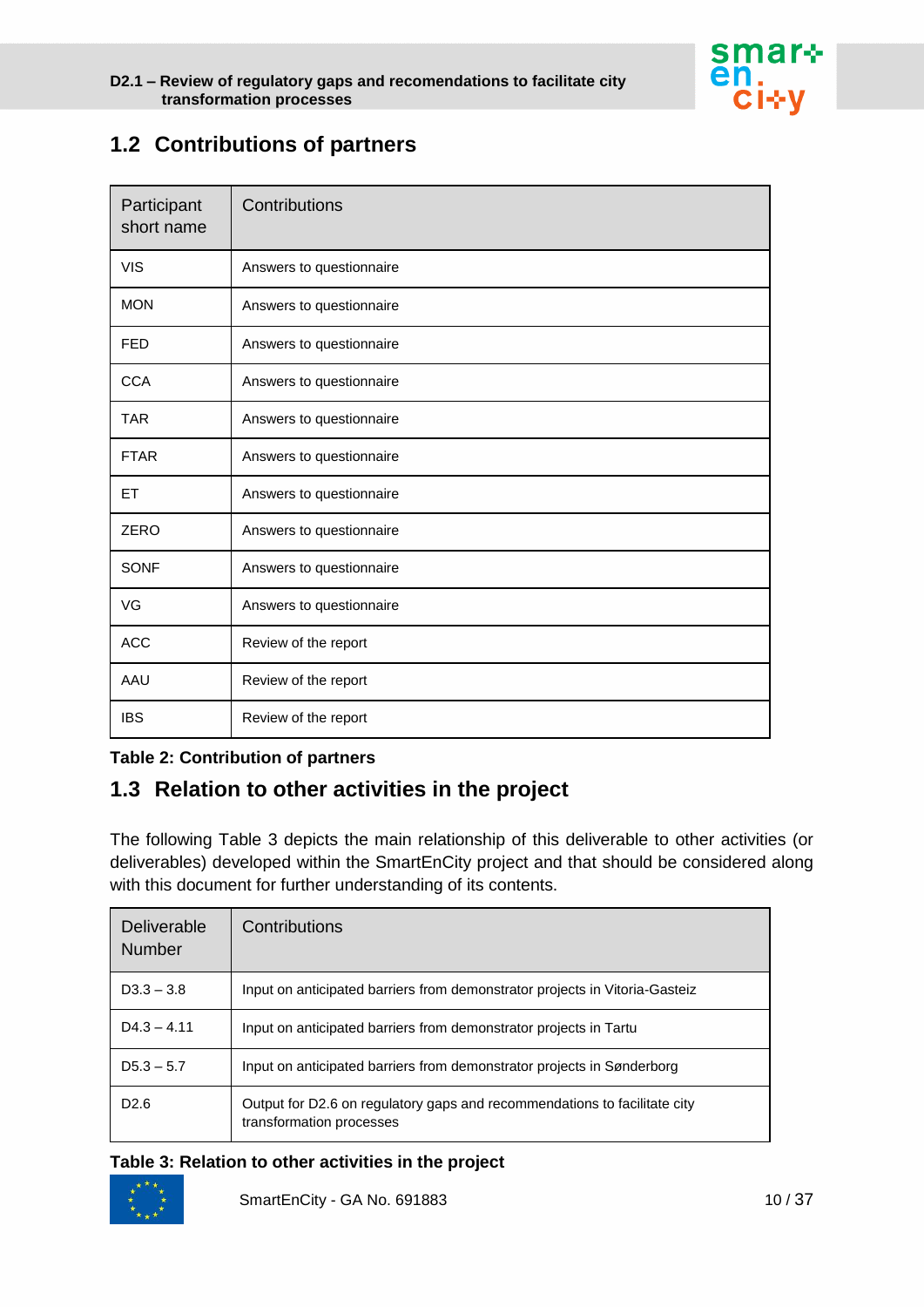

# <span id="page-10-0"></span>**2 Objectives and expected Impact**

This report is deliverable 2.1 of the SmartEnCity project, and describes which potential barriers for successful implementation of the demonstrator projects in SmartEnCity that the involved partners anticipate.

# <span id="page-10-1"></span>**2.1 Objective**

In WP2 "SmartEnCity Regeneration Strategy" in the SmartEnCity project, a key objective is to exchange information on barriers and best practices for the transition to a smart city and adoption of innovative technologies.

# <span id="page-10-2"></span>**2.2 Expected Impact**

On city level the ambition is, that the proposed best practices will help to speed up the tranformation processes under the current legislational and market conditions. Lessons learnt from the three 'Lighthouse' cities will in this report be shared with follower cities and other european cities.

The hope is that the mapping of barriers will raise awareness within local businesses, NGO´s, public authorities and the political system from local to EU levels and initiate changes in legislation and support schemes in order to drive forward Smart Zero CO2 Cities across Europe.

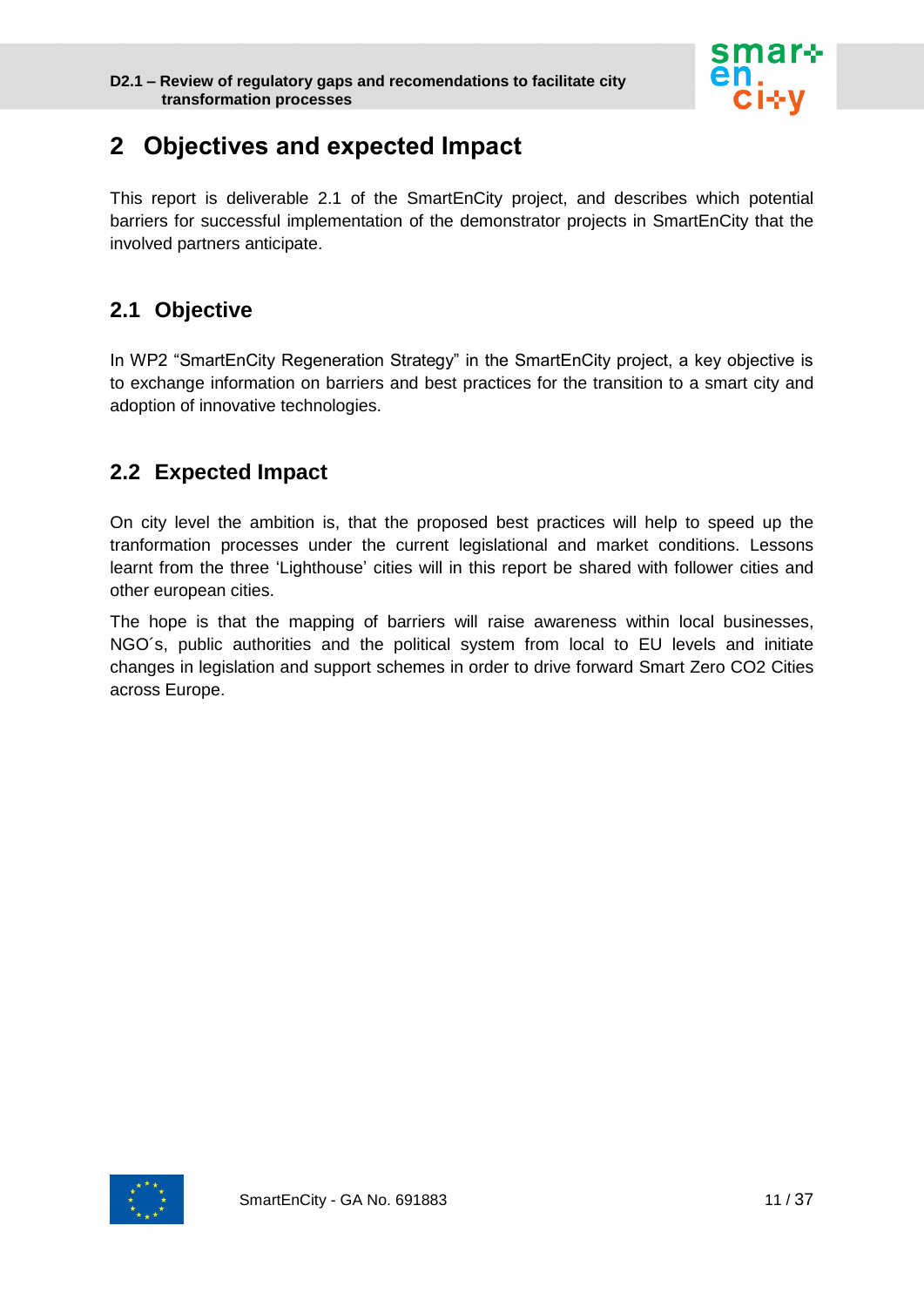

# <span id="page-11-0"></span>**3 Overall Approach**

The overall approach of this report is an overview of the three 'Lighthouse Cities' and the main barriers for city transformation identified by the stakeholders in the demonstrator projects. For example the private company Vikingegården from Sønderborg points out that the current variation in electricity prices (that are kept very stable by the Danish environmental tariff the PSO) give no real incentive to use the intelligent chargers for EV´s that they have developed and which are being introduced in Sønderborg as one of the demonstrator projects.

In this report barriers are defined widely as current or presumed conditions for example within the market, policy, legislation, sociology or technical issues that work against the implementation of the demonstrator projects in each of the three lighthouse cities and thus SmartEnCity´s main objective of urban transformation into sustainable, smart and resourceefficient urban environments in Europe.

The barriers identified by the demonstrator projects stakeholders are supplemented by an overview of regulatory gaps or barriers for city transformation in the EU-legislation to get an overview of some of the major common European barriers for SmartEnCities.

## <span id="page-11-1"></span>**3.1 Structure and method**

Barriers and best practice examples as potential solutions have been identified in a questionnaire filled out by the stakeholders in the demo projects (WP3, WP4 and WP5) in the three 'Lighthouse' cities: Vitoria-Gasteiz in Spain, Tartu in Estonia and Sønderborg in Denmark. In the relative short time frame of this report directing questions on barriers directly to the demonstrator projects was seen as a quick way to get a general overview of potential barriers for SmartEnCity transformation at the local level – a bottom up approach.

The questionnaire was answered in spring 2016 in the early stages of the SmarEnCity project. Because of this some of the barriers are more based on assumptions or risk assesment than actual experience.

In chapter 4.1 - 4.3 input from questionnaires answered by the relevant project partners on the assumed main barriers for the the specific demonstrator projects are shown in schemes for each project.

General barriers identified by 'Lighouse Cities stakeholders' that are not directly related to specific projects are summarized in chapter 4.4.

Chapter 4.5 gives an overview of barriers based on literature studies on EU-legislation within the four topics: Urban retrofitting, Energy supply, Mobility and ICT – a top down approach.

Best practice examples can potentially overcome some of the barriers. In chapter 5 of this report, best practice examples mainly based on input from the 'Lighthouse Cities' stakeholders and supplemented with findings based on literature studies are listed.

Finally opportunities and ideas for best practices and proposals for change in regulations, new regulations and new incentives are listed.

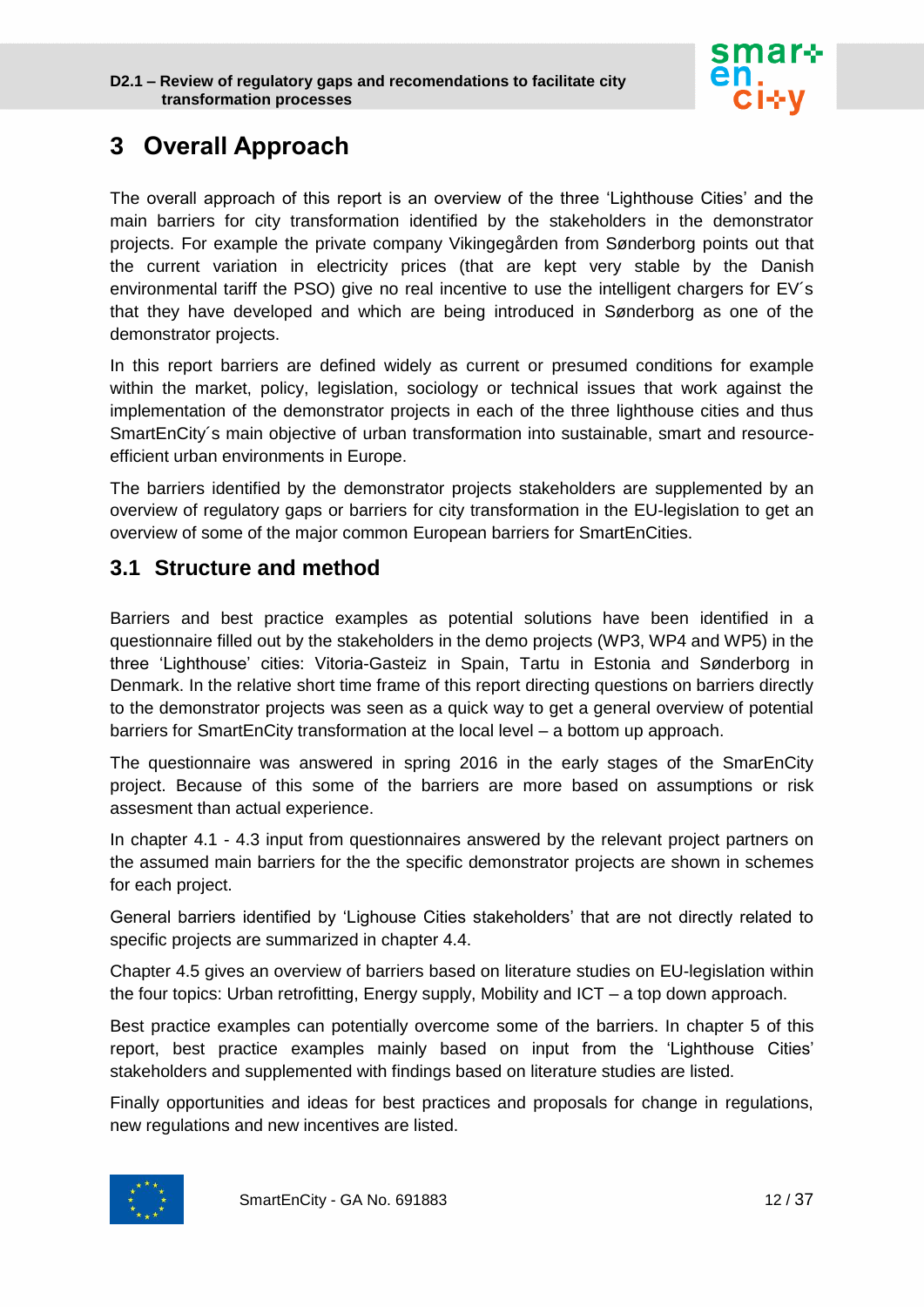

# <span id="page-12-0"></span>**4 Main barriers identified by 'Lighthouse Cities'**

Below follows short descriptions of the three 'Lighthouse Cities' and their demonstrator projects within the SmartEnCity project. Input from questionnaires answered by the relevant project partners on the assumed main barriers for the specific demonstrator projects are shown in schemes for each project *Ref/1*. Each barrier is categorized in type of barrier by *PLAN*.

General barriers that are not directly related to specific projects are summarized in chapter 4.4.

## <span id="page-12-1"></span>**4.1 Vitoria-Gasteiz**

Vitoria-Gasteiz the administrative capital of the Basque Country, in northern Spain, has a population of 240.000 inhabitants, in an extension of 276.81 km<sup>2</sup>. A compact, moderately dense city, Vitoria-Gasteiz has an extensive background in planning and implementation of environmental policies and as a result was awarded the prize as 'European Green Capital' in 2012. A flat and walkable city sorrounded by a "green belt" and often regarded as a model in sustainable mobility planning, Vitoria-Gasteiz is commited to become a Carbon neutral city by 2050. Within this city strategy to become greener, energy efficiency, renewable energy, low carbon mobility and smart infrastructures are key elements towards which the city commits significant ressources.

## <span id="page-12-2"></span>**4.1.1 Demonstrator projects**

#### *D3.3 Building retrofitting interventions completed*

Different retrofitting projects in individual buildings will be carried out in order to achieve substantial energy savings. The task will come to a conclusion with the end of construction works and gathering of construction certificates to ensure measures have been put in place.

| Level of<br>barrier          | Main barriers                                                                                                                                                                                                                                                                                                                                                                         | Type of barrier |
|------------------------------|---------------------------------------------------------------------------------------------------------------------------------------------------------------------------------------------------------------------------------------------------------------------------------------------------------------------------------------------------------------------------------------|-----------------|
| Local,<br>national           | The structure of ownership (mostly family owned<br>apartments) and property laws in Spain, which<br>means that apartment owners have large<br>decision capacity and there is a need for<br>agreement in the apartment block / community of<br>owners before reaching any decision to<br>undertake integral building refurbishment<br>projects, and to connect to the district heating | Legislation     |
| Local,<br>national<br>and EU | Data Protecion Act versus Monitoring<br>energy<br>behaviours inside houses.                                                                                                                                                                                                                                                                                                           | Legislation     |

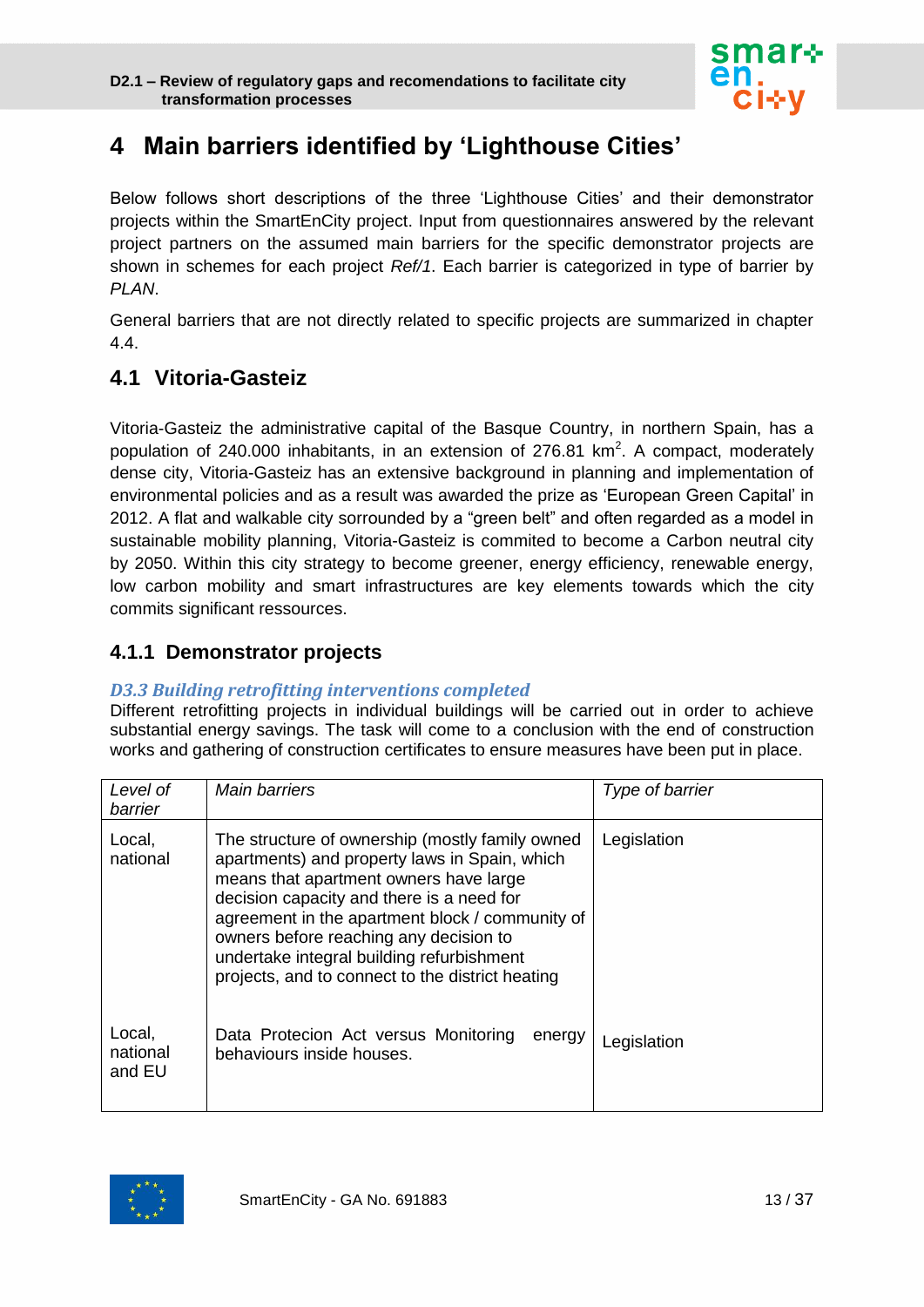

#### *D3.4 District heating network deployed and in use*

During this task, district heating facility as well as electric grid and thermal control technologies at home, building and district levels will be developed and established.

| Level of<br>barrier | Main barriers                                                                                                                                                                                                                                                        | Type of barrier      |
|---------------------|----------------------------------------------------------------------------------------------------------------------------------------------------------------------------------------------------------------------------------------------------------------------|----------------------|
| Local               | Energy awareness is generally low in Spain.<br>Information and engagement of neighbours is<br>needed for acceptance of the district heating<br>concept, for the location of a biomass boiler<br>room, associated landscaping works and<br>biomass loading processes. | Sociological         |
| Local               | Sizing of the district heating (DH): There are a<br>minimum number of buildings that need to be<br>connected to the DH to make it economically<br>viable.                                                                                                            | Technical/Economical |
| Local               | The deployment of a district heating is a<br>relatively new concept in Spain, and ownerships<br>and exploitation of the system, which needs<br>political decisions regarding involvement of the<br>public sector, can delay the project.                             | Political            |

#### *D3.5 EV vehicle purchased completed vehicles in operation*

The objective is to reduce the number of ICE vehicles inside the city centre by promoting the deployment of more eco-friendly vehicles with a strong emphasis in the professional drivers (taxis, couriers, lorries, business load delivery) that need to keep driving within the city centre while the city environment is protected.

| Level of<br>barrier | <b>Main barriers</b>                                                                                                                                                                                                                      | Type of barrier        |
|---------------------|-------------------------------------------------------------------------------------------------------------------------------------------------------------------------------------------------------------------------------------------|------------------------|
| Local               | Engagement of taxi drivers to undertake a<br>structural change in their main service tool (their<br>cars) due to the limited range that will not allow<br>to do their most profitable services (Taxi services<br>to Bilbao Intl, Airport) | Technical/sociological |
| Local               | Lack of charging infrastructure.                                                                                                                                                                                                          | Technical              |
| Local,<br>regional  | Lack of safe parking for e-bikes, e-cargo bikes.                                                                                                                                                                                          | Technical              |

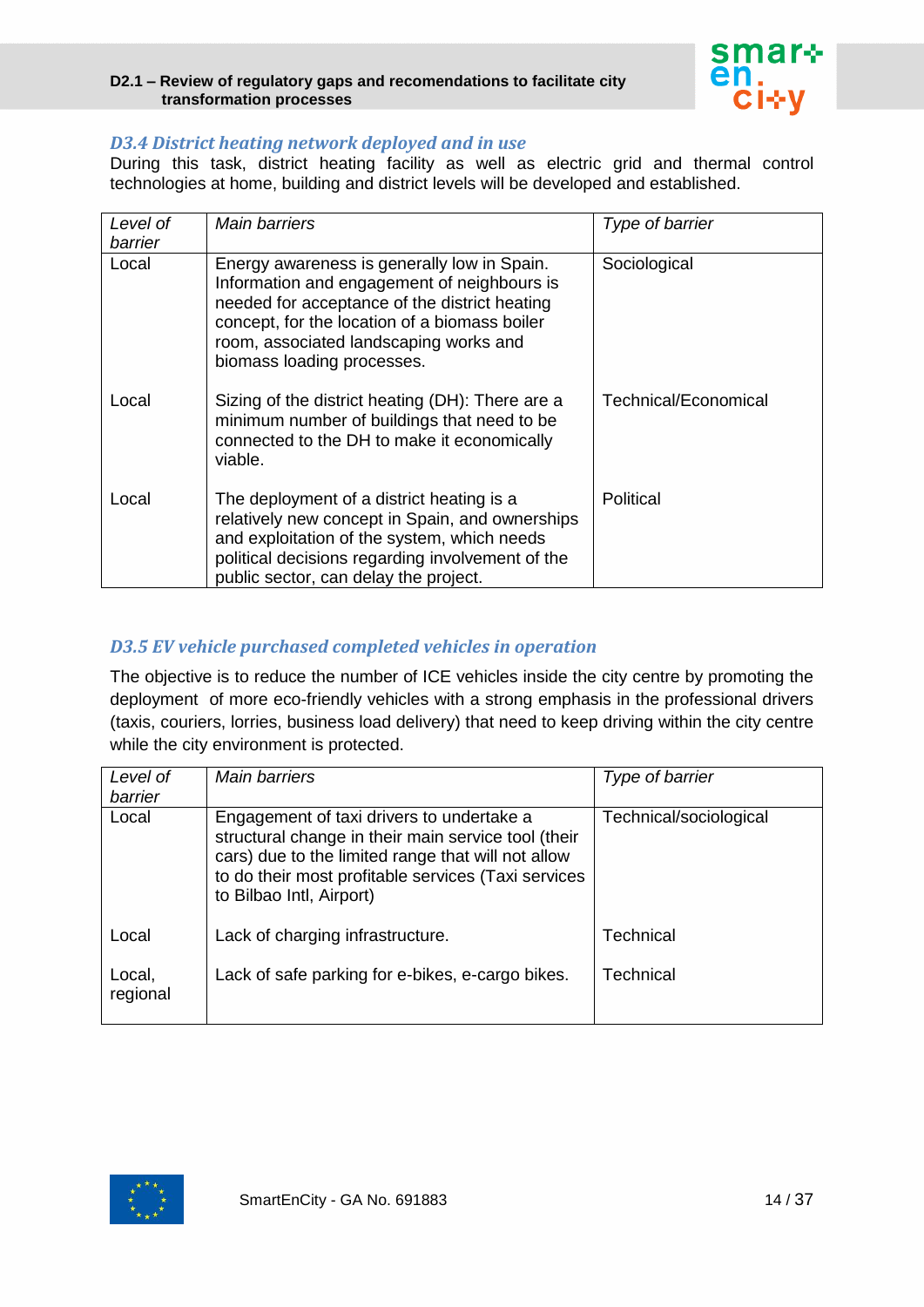

#### *D3.6 EV charging infrastructure deployed and in use*

The objective of this measure is to update and improve the charging infrastructure for EV´s by the deployment of different professional and private EV charging points. The idea is to create or reinforce the needed recharging infrastructure before the purchasing of the new EVs planned according the D3.5. As supporting infrastructure for the E-Taxis, new charging points at different taxi-stops will be deployed during the first year of the project.

| Level of<br>barrier | <b>Main barriers</b>                                                                                                                                                                                                                                                                     | Type of barrier |
|---------------------|------------------------------------------------------------------------------------------------------------------------------------------------------------------------------------------------------------------------------------------------------------------------------------------|-----------------|
| <b>National</b>     | According to national law the public can not<br>offer private custommers charging of vehicles<br>neither for free or by payment. There needs to<br>be a private company acting as a "charging<br>operator/manager". This will lead to an added<br>extra cost for the private custommers. | Legislation     |

#### *D3.7 Last mile logistic electric infrastructure deployed and in use*

The objective is to avoid heavy traffic of trucks and lorries in the city centre and bring down emmissions. Two different models of EV´s (light trucks and light vans) will be purchased and a hub for last mile delivery will be established.

| Level of           | Main barriers                                                                                                                                                                          | Type of barrier        |
|--------------------|----------------------------------------------------------------------------------------------------------------------------------------------------------------------------------------|------------------------|
| barrier            |                                                                                                                                                                                        |                        |
| Local,<br>regional | Engagement of commercial drivers to undertake<br>a structural change in their main service tool<br>(their cars or vans) due to a lack of experience<br>with the limited range of EV's. | Sociological/technical |

#### *D3.8 ICT infrastructure deployed commissioned and CIOP in use*

The opbjective of this project is the deployment of the ICT infrastructure that is needed for data harvesting, monitoring and evaluation in Vitoria-Gasteiz Urban Management System. Also specific infrastructure needed for the deployment and operation of the City Information Open Platform (CIOP) will be set up.

| Level of | <b>Main barriers</b>                                       | Type of barrier |
|----------|------------------------------------------------------------|-----------------|
| barrier  |                                                            |                 |
| Local,   | Data Protection Act versus Monitoring energy   Legislation |                 |
| national | behaviors inside houses                                    |                 |
| and EU   |                                                            |                 |

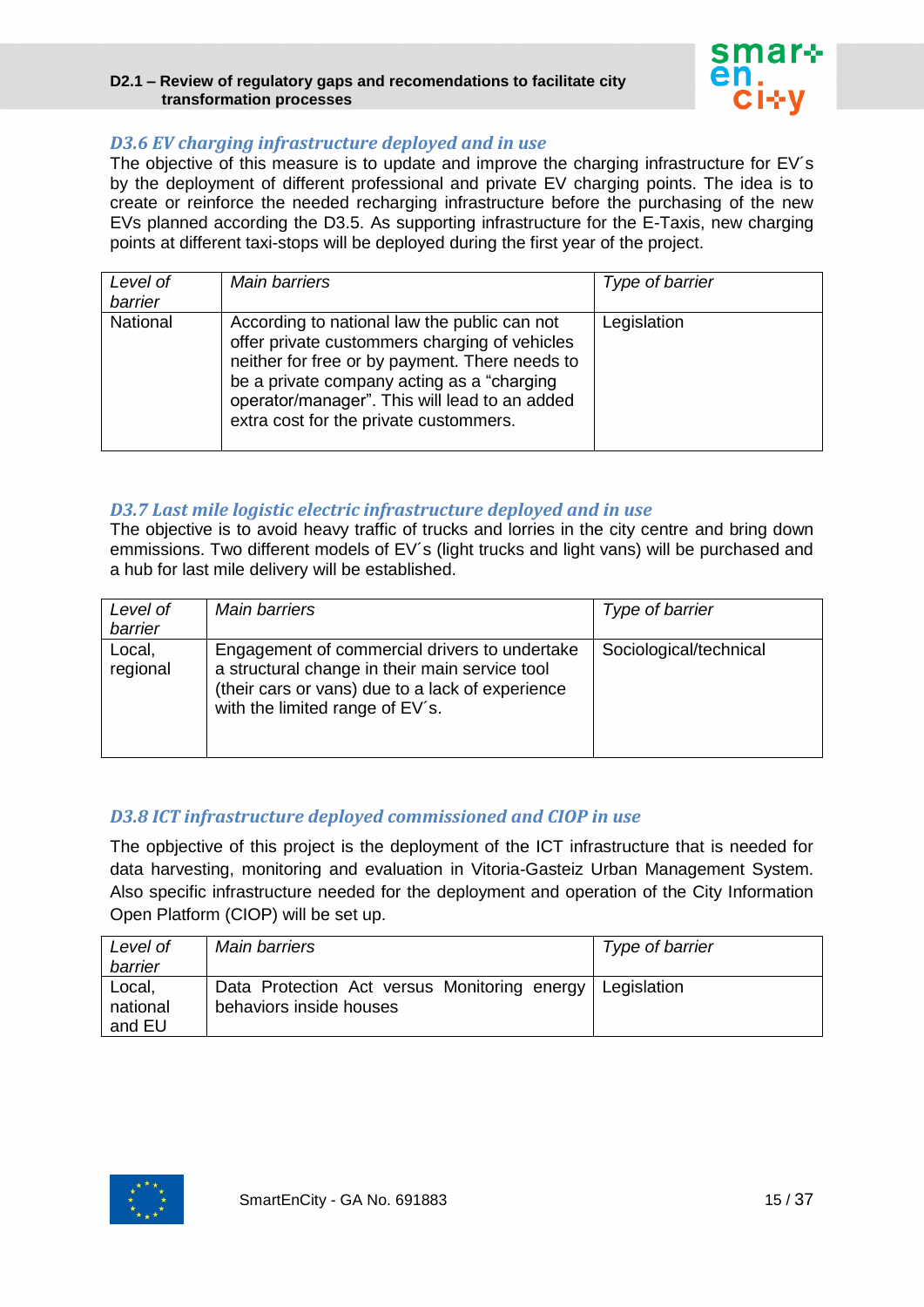

# <span id="page-15-0"></span>**4.2 Tartu**

Tartu is the second largest city in Estonia, with a population of 100.000 and a total area of 38.86 $km<sup>2</sup>$ . It is home of several knowledge intensive organizations such as University of Tartu, Estonian University of Life Sciences and Tartu Science Park. Tartu is known for its extensive implementation of smart technologies in the urban environment. Tartu implemented public Wi-Fi areas throughout the city and was the first city to enable a mobile payment system for street parking in 2000. Paperless government was implemented in 2003 and, e-elections in 2005, and a fully electric taxi service and charging grid was implemented in 2012.

## <span id="page-15-1"></span>**4.2.1 Demonstrator projects**

#### *D4.3 Building retrofitting complete*

The objective of this project is to develop a retrofitting model in a demo area. The main aim of the retrofitting model is to significantly increase the energy efficiency of the buildings, provide a stable interior climate through temperature control and ventilation and increase the aesthetic appeal of panel buildings. Linked to the renovation smart automated solutions and monitoring systems will be installed to track energy consumption and further boost energy savings for example through intelligent control of the ventilation system.

| Level of<br>barrier | <b>Main barriers</b>                                                                                                                                                                                                                                                                                  | Type of barrier      |
|---------------------|-------------------------------------------------------------------------------------------------------------------------------------------------------------------------------------------------------------------------------------------------------------------------------------------------------|----------------------|
| Local               | Higher cost of building retrofitting than<br>expected.                                                                                                                                                                                                                                                | Economical           |
| <b>National</b>     | Reaching the promised energy<br>consumption level (90kWh/m2/y)<br>requires complex technical solutions<br>which could make the renovation<br>unreasonably expensive.                                                                                                                                  | Technical/economical |
|                     | Situation on the design and<br>construction market appears to be<br>unfavorable and there will be lack of<br>capacity in case of design and/or<br>construction companies. It could also<br>mean that the prices for construction<br>designs and construction works<br>appear to be unreasonably high. | Market               |
| EU/national         | State aid issues might arise in case of<br>financing the retrofitting with EU and<br>national funds.                                                                                                                                                                                                  | Legislation          |

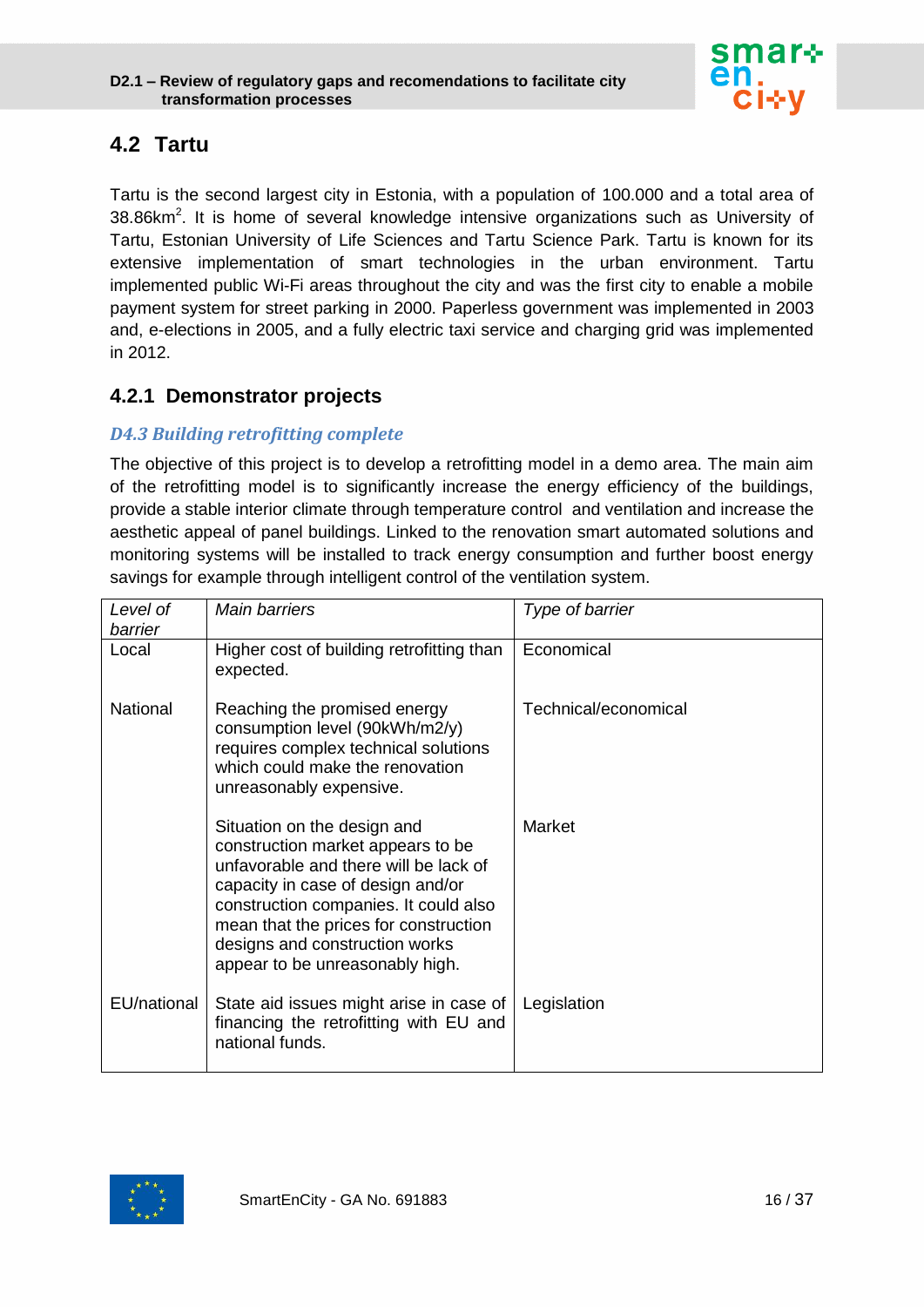

#### *D4.4 District heating and cooling system commissioned and deployed*

The objective of this project is to introduce a district cooling system that produces heat for the district heating system by using residual heat which will lead to significant energy savings. This solution will be accompanied by smart meters so to collect real-time data on consumption.

| Level of<br>barrier | <b>Main barriers</b>                                                                                                                                                                | Type of barrier |
|---------------------|-------------------------------------------------------------------------------------------------------------------------------------------------------------------------------------|-----------------|
| Local               | Due to complex technical solution the<br>combined district heating and cooling<br>system might not be constructed and<br>managed properly and will not<br>produce expected outcome. | Technical       |

#### *D4.5 Street light commissioned and deployed*

The objective of the project is to establish a smart street lighting system with intelligent controlling that will lead to significant energy savings.

| Level of<br>barrier | <b>Main barriers</b>                                                                                                                           | Type of barrier |
|---------------------|------------------------------------------------------------------------------------------------------------------------------------------------|-----------------|
| Local               | New technical solutions for city<br>lighting (incl. different sensors) might<br>not work properly and the results are<br>poorer than expected. | Technical       |
| National            | Market situation appears to be<br>unfavorable and public procurement<br>for LED lamps could fail.                                              | Market          |

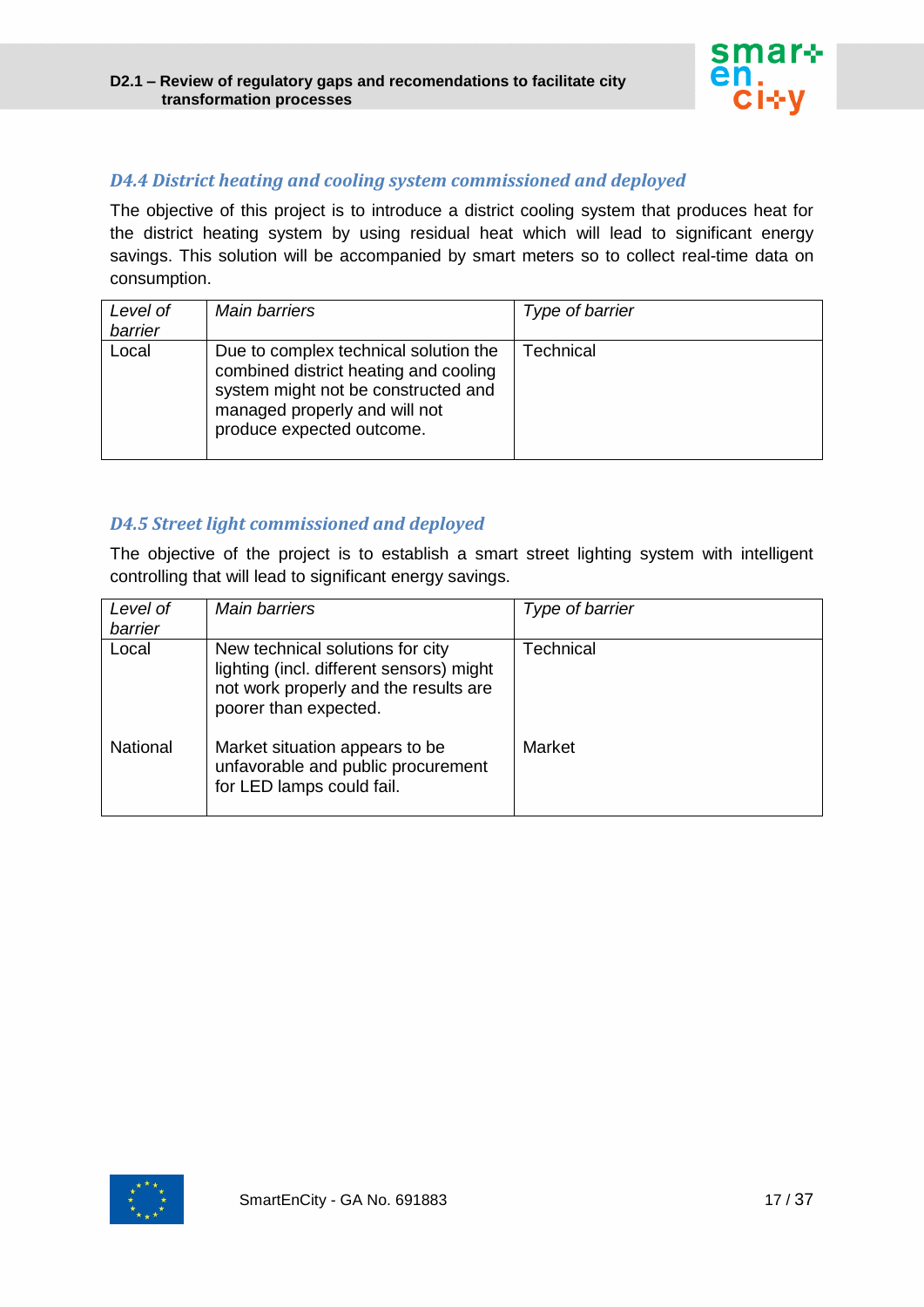

## *D4.6 EV vehicles purchased and in operation*

The objective of the project is to introduce EV vehicles for renting, taxis and private use.

| Level of<br>barrier | <b>Main barriers</b>                                                                                                                                                                                                                                                        | Type of barrier         |
|---------------------|-----------------------------------------------------------------------------------------------------------------------------------------------------------------------------------------------------------------------------------------------------------------------------|-------------------------|
| EU                  | SmartEnCity financing scheme for<br>EV-vehicles would be too complex<br>and hard to put into practice. No<br>agreements reached at central level to<br>bring along feasible financing scheme<br>Lack of interest in private sector (inc.<br>taxi companies) to purchase EVs | Financing/legislation   |
| Local               | Uber Taxi service could change the<br>situation on taxi market and existing<br>taxi companies will lose their<br>competitiveness and will not invest in<br>EVs                                                                                                              | Market                  |
| Local               | Lack of interest in private sector (inc.<br>taxi companies) to purchase EVs.                                                                                                                                                                                                | Economical/sociological |

#### *D4.7 Gas buses purchased and in operation*

The aim of the project is to introduce 100% biogas fueled busses in the citys public transportation system.

| Level of<br>barrier | Main barriers                                                                                                                                             | Type of barrier |
|---------------------|-----------------------------------------------------------------------------------------------------------------------------------------------------------|-----------------|
| National            | Market situation appears to be<br>unfavourable and public procurement<br>for gas buses could fail due to lack of<br>interest or unreasonably high prices. | Market          |

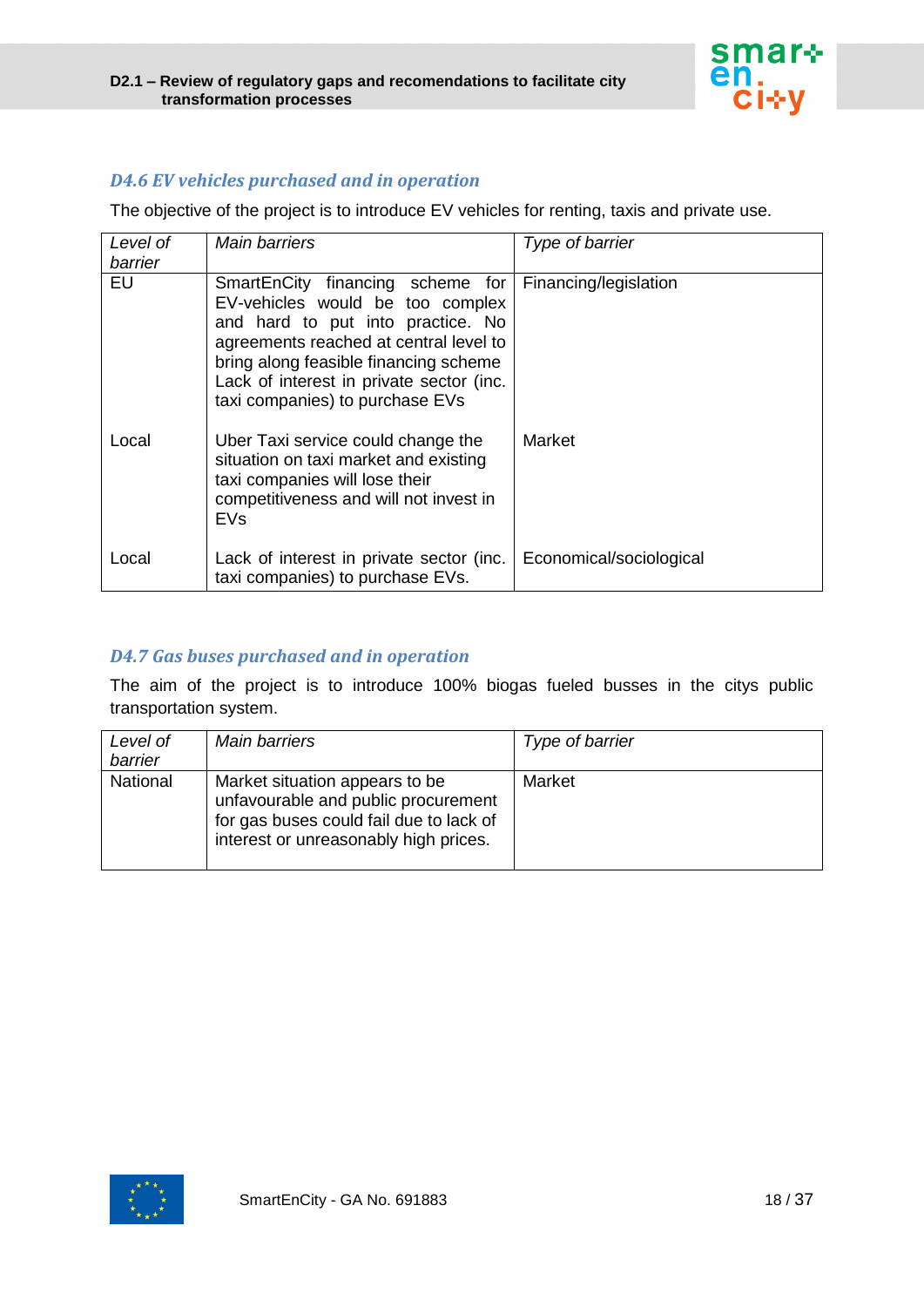

#### *D4.8 Mobility infrastructure set up and in operation*

The aim of the project is to establish public charging points for EV´s and a system to reuse EV batteries.

| Level of<br>barrier | <b>Main barriers</b>                                                                                                                                              | Type of barrier      |
|---------------------|-------------------------------------------------------------------------------------------------------------------------------------------------------------------|----------------------|
| <b>National</b>     | Market situation appears to be<br>unfavorable and cost of construction<br>and operation of public EV fast<br>chargers could be unreasonably high.                 | Market               |
| <b>National</b>     | The system to reuse EV batteries<br>appears to have higher costs than<br>expected and therefore could be<br>unreasonable for OÜ Takso to put it<br>into practice. | Technical/economical |
| Local               | Business model of EV rentals would<br>not be attractive for partners from<br>private sector.                                                                      | Market               |

#### *D4.9 Bike sharing system set up and in operation*

The aim is to set up a system of general bike sharing and make electric bicycles for rental available in EV-rentals.

| Level of<br>barrier | <b>Main barriers</b>                                                                                                       | Type of barrier |
|---------------------|----------------------------------------------------------------------------------------------------------------------------|-----------------|
| Local               | City of Tartu will not manage to   Financing<br>engage enough funds to finance the<br>construction of bike sharing system. |                 |

#### *D4.10 Participatory transport planning tool developed and in operation*

A participatory planning tool will be implemented.

| Level of<br>barrier | Main barriers                                                                                                                                                                 | Type of barrier     |
|---------------------|-------------------------------------------------------------------------------------------------------------------------------------------------------------------------------|---------------------|
| Local               | New technical solution for the<br>participatory planning tool might not<br>work properly and the results could be<br>poorer than expected                                     | Technical           |
| Local               | Market situation appears to be<br>unfavorable and public procurement<br>for participatory planning tool could<br>fail due to lack of interest or<br>unreasonably high prices. | Market/sociological |

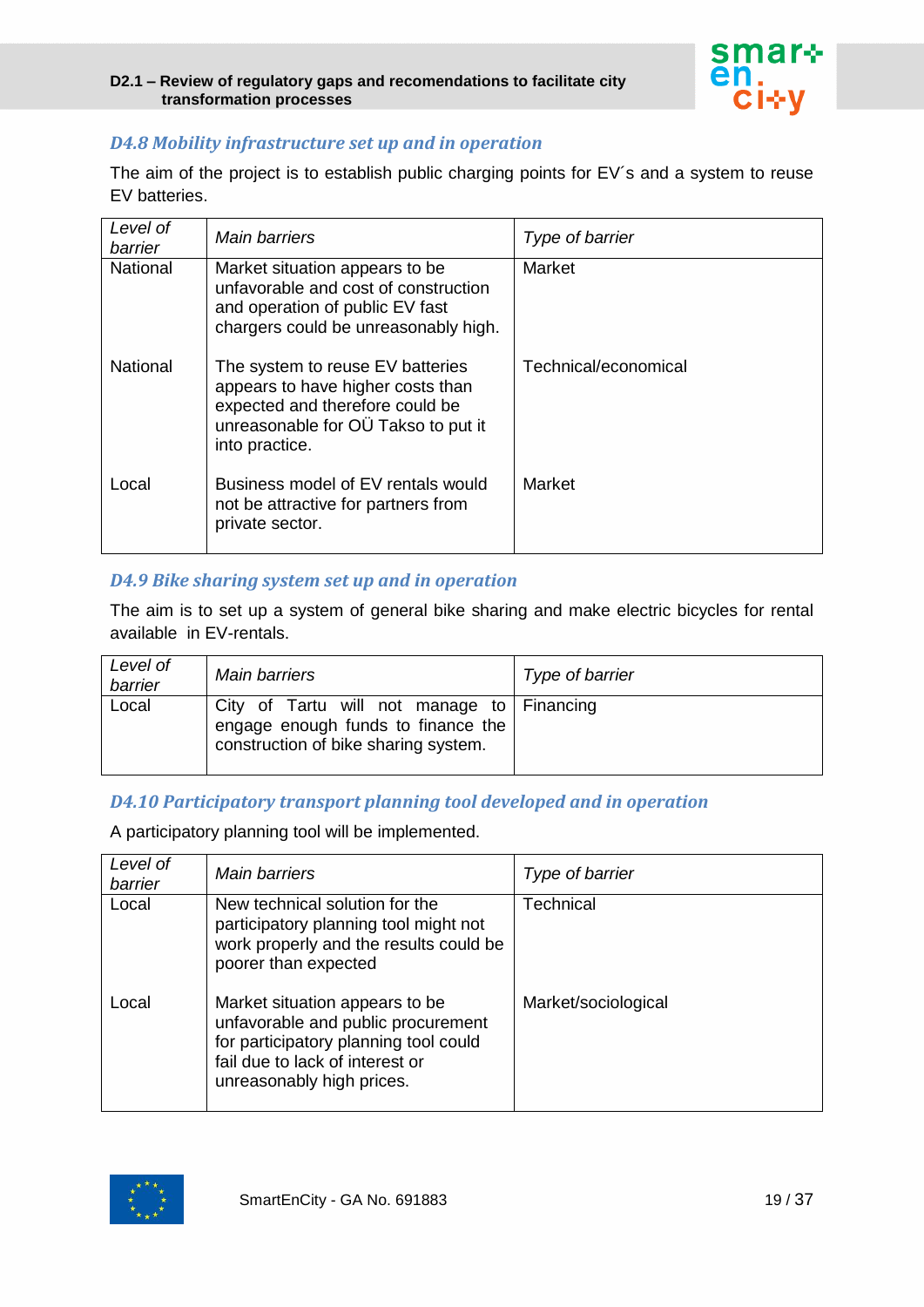

#### *D4.11 ICT infrastructure commissioned and deployed, CIOP in use*

The opbjective of this project is the deployment of the ICT infrastructure that is needed for data harvesting, monitoring and evaluation in Tartu´s Urban Management System. Also specific infrastructure needed for the deployment and operation of the City Information Open Platform (CIOP) will be set up.

| Level of<br>barrier | Main barriers                                                                                     | Type of barrier |
|---------------------|---------------------------------------------------------------------------------------------------|-----------------|
| Local               | New ICT solutions might not work   Technical<br>properly and will not cover all related<br>needs. |                 |

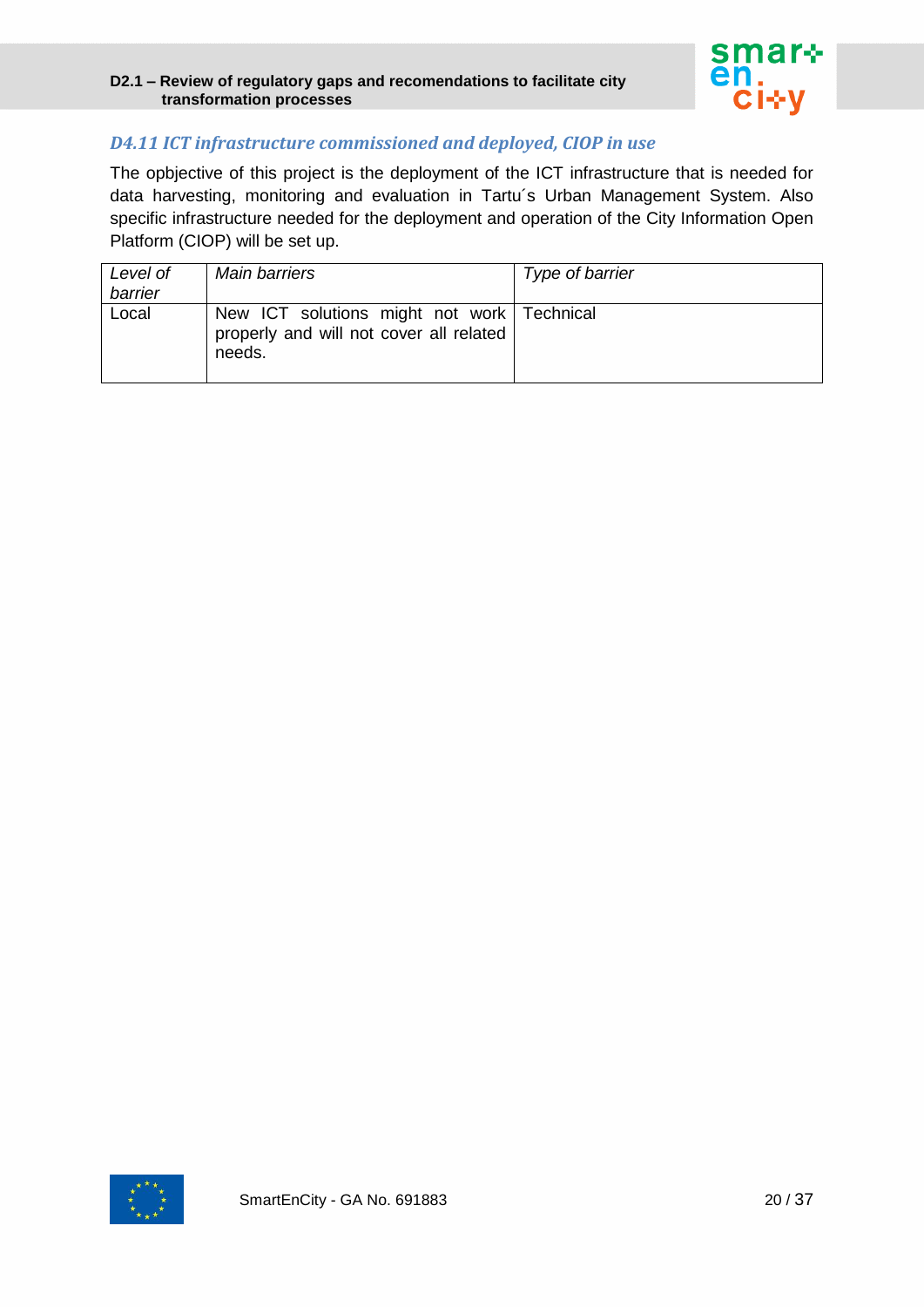

# <span id="page-20-0"></span>**4.3 Sønderborg**

Sønderborg is the sixteenth largest municipality in Denmark with approx. 77.000 inhabitants, and is included in Region Syddanmark (Southern Denmark Region). Danfoss one of Denmarks largest industrial companies, has its headquarters and extensive production facilities in the Sønderborg area. The area also holds an extensive agriculture, mainly focusing on pig farming, and has some of the most beautiful natural resorts of the country with a stretch of coast of approx. 200 kilometers and vast forests. The city of Sønderborg established in 2007 the 'ProjectZero roadmap' for the municipality to become carbon neutral 2029, achieving Zero  $CO<sub>2</sub>$  emissions for all activities in the Municipality area of Sønderborg.

## <span id="page-20-1"></span>**4.3.1 Demonstrator projects**

#### *D5.3 Building retrofitting complete*

The aim of the project is energy savings by retrofitting of the residents owned housing SAB, SOBO an B42. The project is part of the social housing companies retrofitting implementation plan with an added extra energy saving dimension. Around 35% of Sønderborgs population lives in similar cooperative owned residential buildings so the potential for energy savings is substantial. As some of the identified barriers for energy savings in the scheme below suggests the potential energy savings from retrofitting of the building mass in general should be weighed against other options for obtaining energy savings.

| Level of<br>barrier | <b>Main barriers</b>                                                                                                                                                                                                                                                                                                                                                                                                                                                             | Type of barrier |
|---------------------|----------------------------------------------------------------------------------------------------------------------------------------------------------------------------------------------------------------------------------------------------------------------------------------------------------------------------------------------------------------------------------------------------------------------------------------------------------------------------------|-----------------|
| National            | Difficult to obtain mortgage loans for<br>energy renovations in some areas<br>(typically intensifies the further you go from<br>the city center).                                                                                                                                                                                                                                                                                                                                | Market          |
| <b>National</b>     | The Danish Building Code sets the<br>standard for new buildings as almost zero-<br>energy houses: This enforces investments<br>in buildings to fulfil the standard,<br>regardless that surplus heat from for<br>example industries might be available and<br>could be used (but is instead cooled away,<br>this includes waste heat), OR it is possible<br>to produce heat from other energy sources<br>cheaper than the investment costs to fulfil<br>the zero-energy standard. | Legislation     |
| National            | Solar cells and solar thermal installed on<br>individual buildings counts as part of the<br>building's 'energy frame', which defines<br>how much energy different types of<br>buildings are allowed to use. This is not<br>the case if solar cells and solar thermal are<br>set up as large common plants.                                                                                                                                                                       | Legislation     |

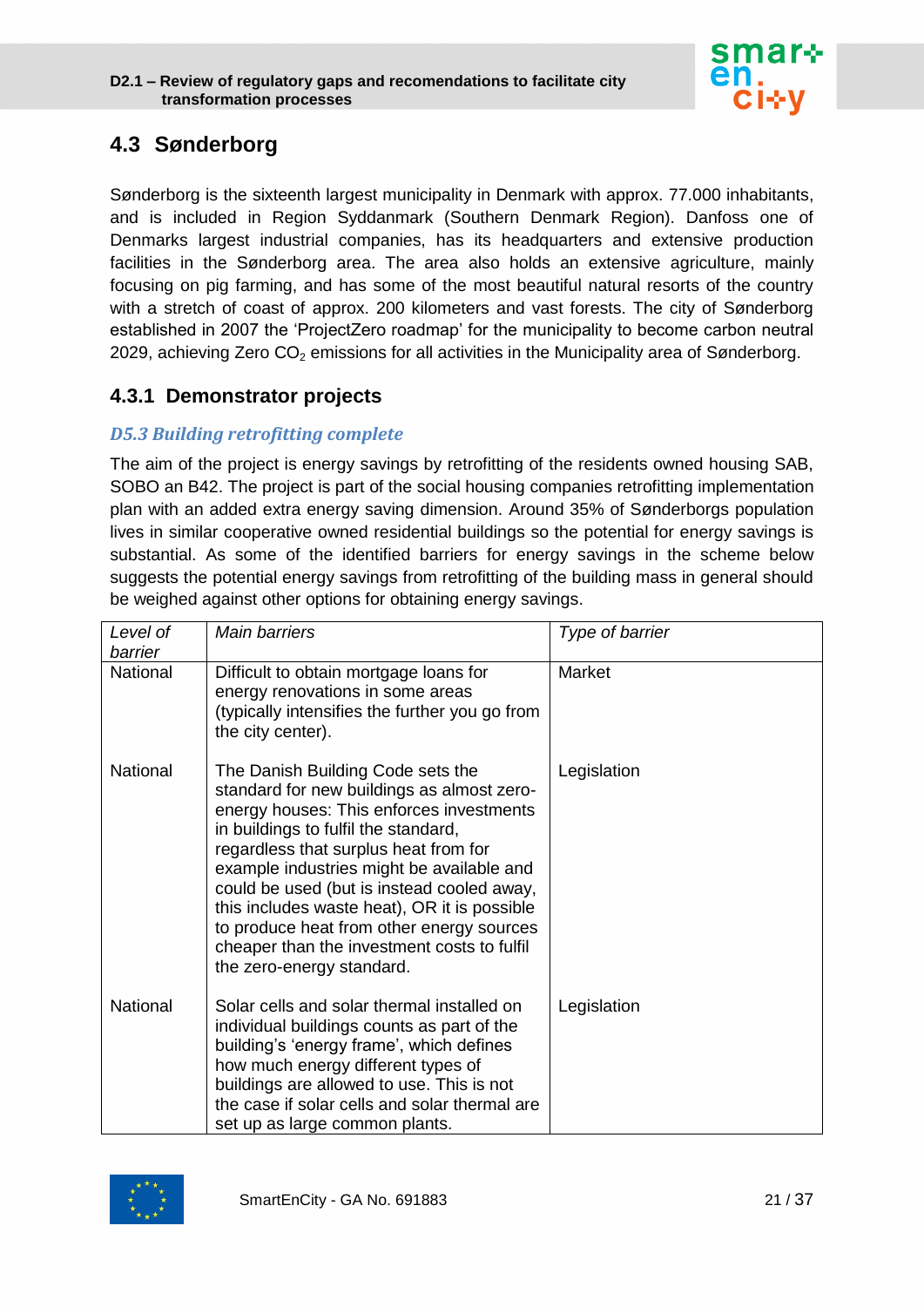

## *D5.4 38 biogas-busses in operation*

| Level of      | <b>Main barriers</b>                                                                                                                                                                                                               | Type of barrier |
|---------------|------------------------------------------------------------------------------------------------------------------------------------------------------------------------------------------------------------------------------------|-----------------|
| barrier       |                                                                                                                                                                                                                                    |                 |
| Local         | The municipality has initiated a<br>bidding process with an expected<br>surplus of cost for the new green<br>busses compared to conventional<br>busses. It is a risk that this expected<br>surplus will be exceeded.               | Economic        |
| Local         | The municipality is in process of<br>establishing a gas-charging station. It<br>is a risk that this might be more<br>expensive than expected and exceed<br>budget-limits.                                                          | Economic        |
| International | Higher gas-prices will also imply<br>increased cost, however it is not<br>expected that gas-prices will increase<br>more than petrol.                                                                                              | Market          |
| Local         | The busses are expected to be in<br>operation during late summer of<br>2017. There is a small risk that supply<br>of busses can be delayed, but only for<br>a few months.                                                          | Technical       |
| Local         | It might also impact the Green Buss<br>initiative negative, if the biogas-plant<br>at Blans is delayed or stopped, as<br>there is a strong narrative connection<br>between the biogas-production and<br>its use in transportation. | Other           |

Municipal biogas buses put in operation monitored and evaluated.

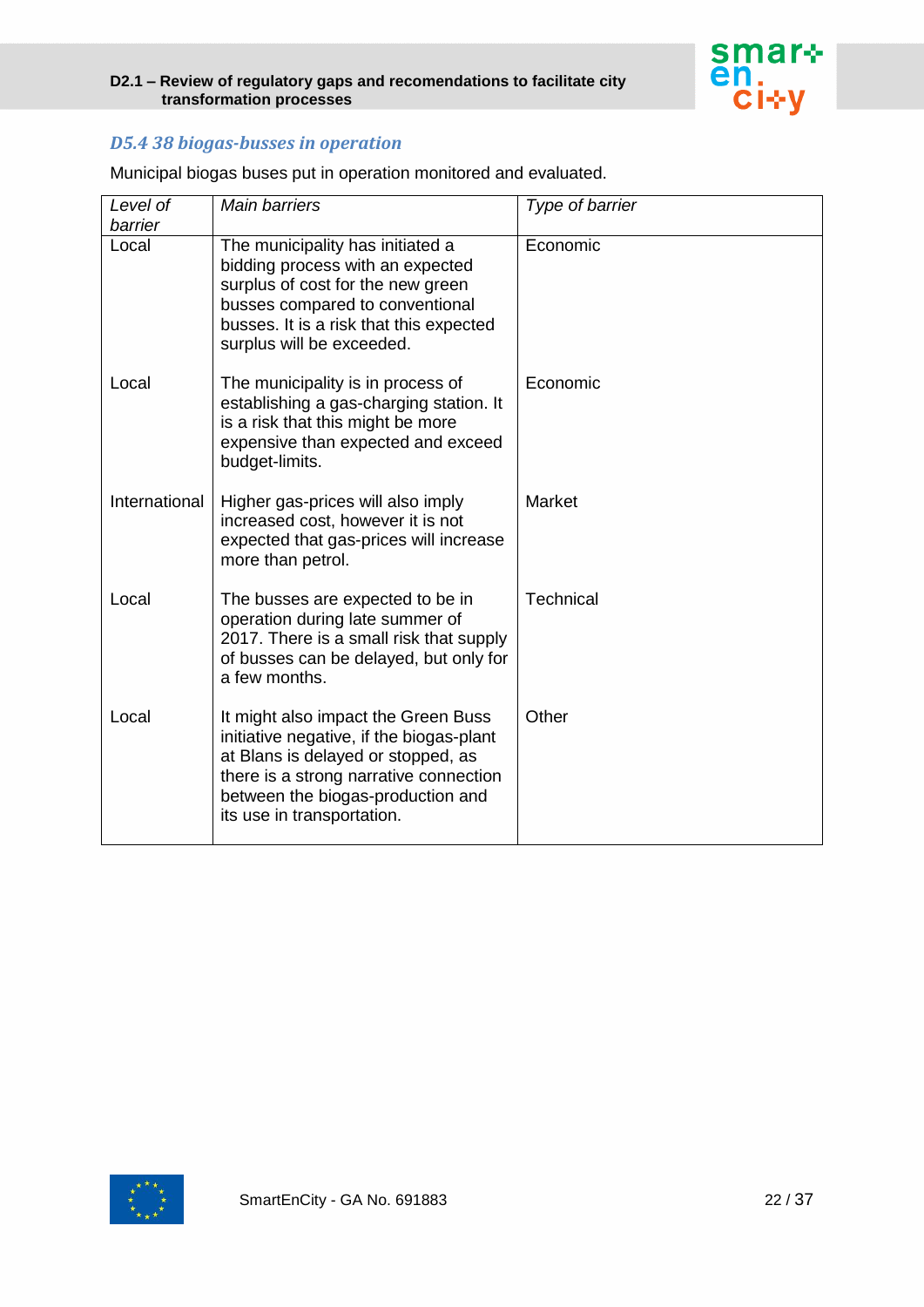

#### *D5.5 Increasing RES–supply for district heating to 100%*

The objective of the project is to increase RES-supply for district heating to 100%. The aim is to achieve this by the construction of a near coastal offshore wind park connected to the district heating net by large heat pumps and the introduction of thermal control technologies at home, building and district level.

| Level of                                        | <b>Main barriers</b>                                                                                                                                                                                                                                                                                                                                                                                                                                                                                  | Type of barrier            |
|-------------------------------------------------|-------------------------------------------------------------------------------------------------------------------------------------------------------------------------------------------------------------------------------------------------------------------------------------------------------------------------------------------------------------------------------------------------------------------------------------------------------------------------------------------------------|----------------------------|
| barrier                                         |                                                                                                                                                                                                                                                                                                                                                                                                                                                                                                       |                            |
| EU,<br>national<br>and local                    | Environmental barrier for large heat<br>pumps in relation to heat source e.g.<br>seawater (this is the case in<br>Sønderborg) and groundwater.                                                                                                                                                                                                                                                                                                                                                        | Environmental/legislation  |
| National                                        | In many cases large heat pumps are<br>not economically viable due to taxes<br>on electricity and the fact that biomass<br>is cheaper (heat pumps are not<br>granted for the flexibility they bring<br>into the energy system).                                                                                                                                                                                                                                                                        | Taxes/market               |
| National                                        | Near coastal windfarms are cheaper<br>to build and operate than offshore<br>windfarms but still more expensive<br>than land based windfarms. The<br>Danish support schemes for wind<br>energy pays the same amount per<br>MWh for near coastal windfarms as<br>for land based windfarms, thus<br>making some near coastal windfarms<br>unfeasible in spite of the good wind<br>resources.                                                                                                             | Economical                 |
| Local<br>(depending<br>on specific<br>location) | There are many environmental issues<br>mainly concerning marine- and birdlife<br>in the near coastal waters limiting the<br>possible sites for near coastal wind<br>farms.                                                                                                                                                                                                                                                                                                                            | Environmental              |
| Local to<br>regional                            | Near coastal windfarms are in<br>Denmark defined as windfarms as<br>close as 4 kilometers from the coast.<br>This makes the visual impact much<br>greater than offshore windfarms often<br>situated 20 kilometers from the coast<br>or more. Large parts of the coastal<br>landscape can be visually affected.<br>Denmark has a long tradition for<br>protection of the coastal areas and<br>civic protests against near coastal<br>windfarms are almost certain even<br>from many environmentalists. | Sociological/environmental |

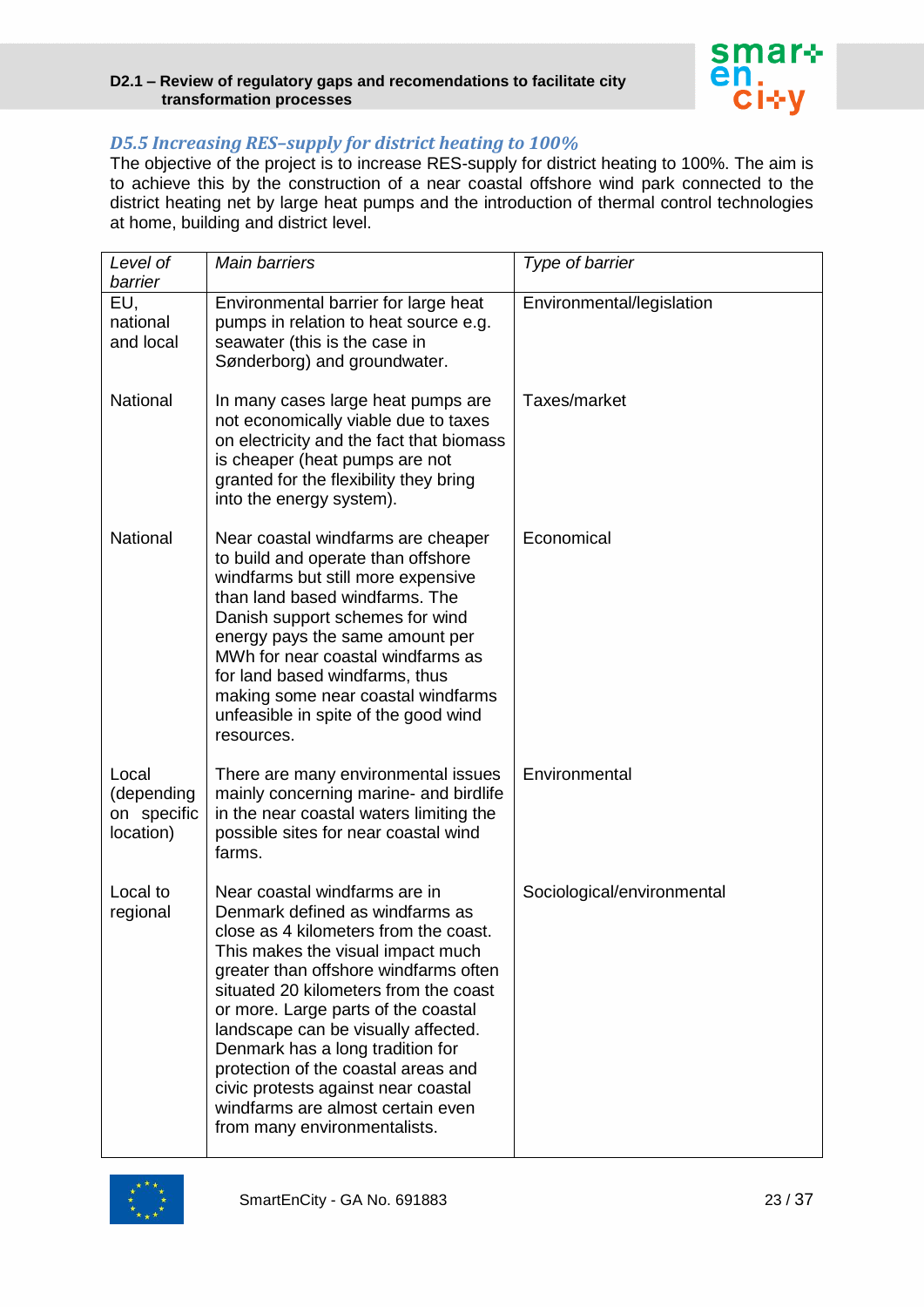

#### *D5.6 Intelligent rechargers in operation together with E-vehicles + non intelligent public rechargers*

Existing and new E-vehicles are in operation and a network of public intelligent and nonintelligent rechargers established and in operation.

| Level of<br>barrier | <b>Main barriers</b>                                                                                                                                                 | Type of barrier  |
|---------------------|----------------------------------------------------------------------------------------------------------------------------------------------------------------------|------------------|
| <b>National</b>     | The PSO tariff will equalize the price<br>of electricity, which means that there<br>are no economic incentives to use<br>electricity when production is<br>cheapest. | Tax              |
| <b>National</b>     | It is not possible for everyone to pay<br>for electricity on an hourly basis.                                                                                        | Technical        |
| Local               | Most plugs do not send information<br>about the SOC (state of charge) of the<br>car to the charger.                                                                  | <b>Technical</b> |

#### *D5.7 ICT Sønderborg platform in operation*

The opbjective of this project is the deployment of the ICT infrastructure that is needed for data harvesting, monitoring and evaluation in Sønderborg´s Urban Management System. Also specific infrastructure needed for the deployment and operation of the City Information Open Platform (CIOP) will be set up.

| Level of<br>barrier | <b>Main barriers</b>                                                                                                                                                 | Type of barrier |
|---------------------|----------------------------------------------------------------------------------------------------------------------------------------------------------------------|-----------------|
| <b>National</b>     | The PSO tariff will equalize the price<br>of electricity, which means that there<br>are no economic incentives to use<br>electricity when production is<br>cheapest. | Tax             |
| National            | It is not possible for everyone to pay<br>for electricity on hour basis.                                                                                             | Technical       |

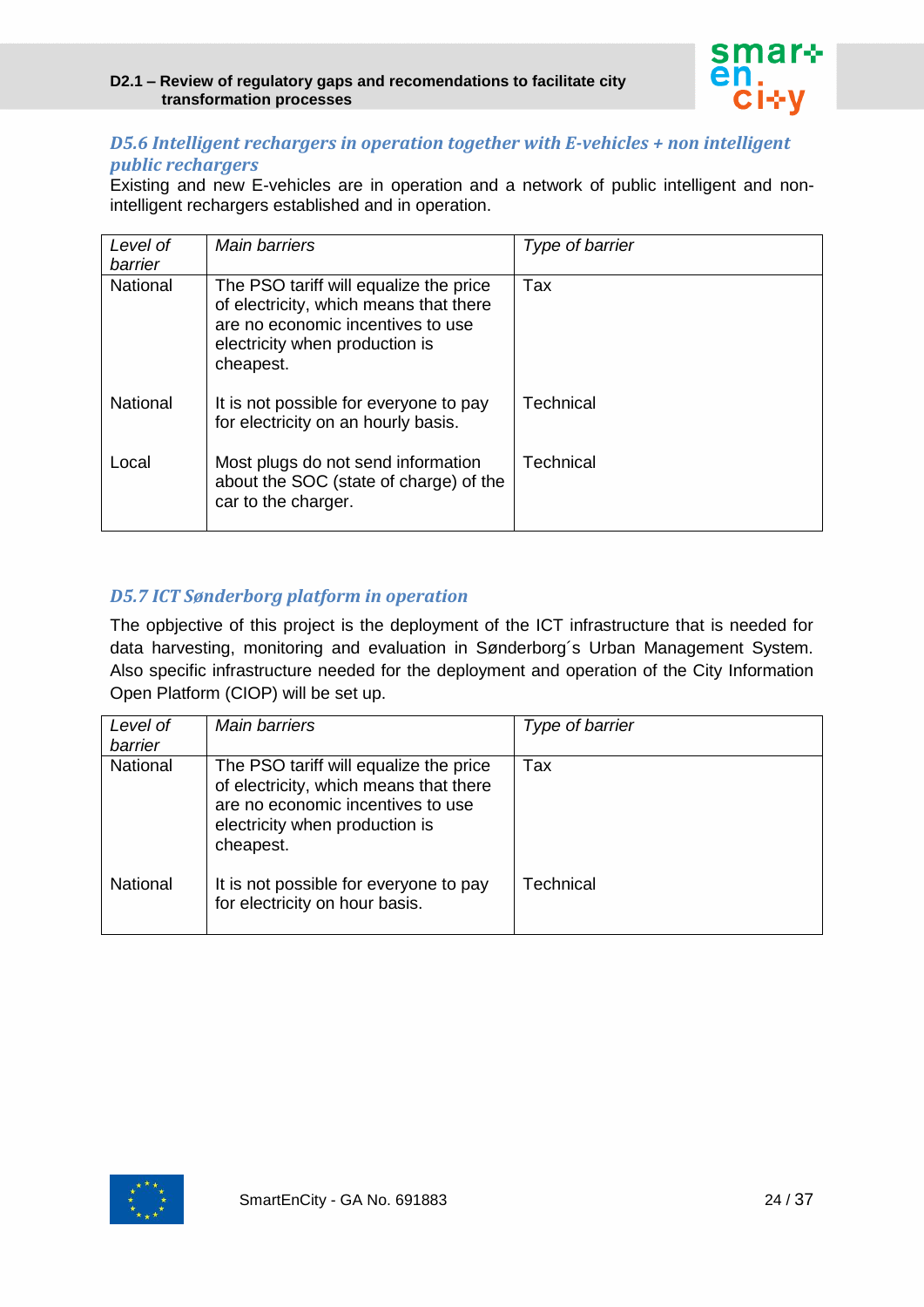

# <span id="page-24-0"></span>**4.4 Overview of main barriers for demonstrator projects**

Here follows a summary of the major barriers identified by the 'Lighthouse Cities' categorized in topics. The barriers are based on the answers to the questionnaire. *Ref/1/.*

## <span id="page-24-1"></span>**4.4.1 General market barriers for Smart city transformation**

#### *Cost-effectiveness perception*

Several causes and reasons can affect the cost-effectiveness perception of measures to be implemented: technology maturity (subsidies to support technology maturing periods have shown lack of success), market uptake (some new products may be economically competitive only if sold with significant scale). Cost effectiveness studies performed at current energy prices however does not consider full benefits of measures (for example, more precise accounting of environmental externalities such as impact on air quality and health would favor electric vehicles).

#### *High risk of investments*

Risks related to performance of new products or systems not sufficiently tested in the market, or related with measures that involve extremely variable costs/prices.

#### *High up-front costs*

Often high up-front investment capitals cannot be obtained from financial institutions, even when they show interesting returns.

#### <span id="page-24-2"></span>**4.4.2 Urban retrofitting**

#### *Ownership/proporty laws*

The structure of ownership and property laws can in many cases be a barrier to the retrofitting of buildings. Split incentives between owner and tenants or disagreement between owners of appartments within a buliding can make it difficult to carry through large investmensts with a long span of payback. For certain measures, even despite the fact that during half of its lifetime all the savings would constitute profit, people might still be averse to invest if they do not know whether they will continue to live in the same building during the next 10-20 years.

#### *The situation in the real estate market*

The real estate market can make it difficult to obtain mortgage loans for energy renovations in some areas that are less atractive (typically intensifies the further you move from the city center).

#### *Unilateral focus on the single building*

EU and national legislation focuses mainly on the energy consumption of the single building. This enforces investments in buildings to fulfill the standard, regardless that surplus energy might be available in the area and could be used. Or it is possible to produce the energy for the building cheaper in large common RES-plants.

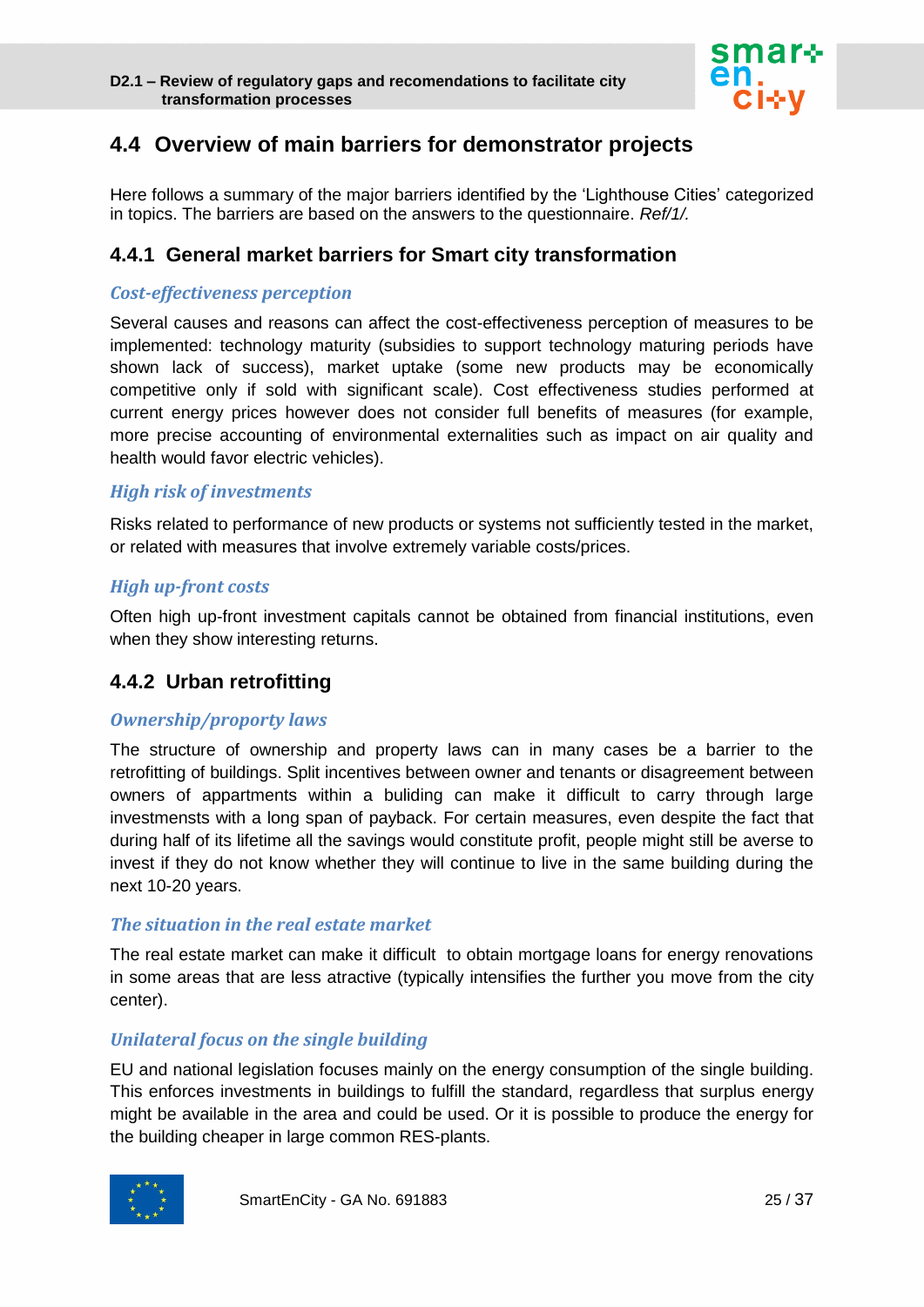

# <span id="page-25-0"></span>**4.4.3 Energy supply**

#### *Sizing and business models for district heating*

In many areas or cities district heating is a new technology, and ownerships and exploitation of the system, which needs political decisions regarding involvement of the public sector, can delay the project. There is a minimum number of buildings that need to be connected to the DH to make it economically viable.

#### *Environmental legislation and civic protests limitting sights for RES-plants*

In historical parts of the cities posibilities for installing RES-energy supply might be limited because of conservation interests and in open land environmental legislation can minimize possible sights for large scale RES-plants such as windfarms or solar power plants. Civic protests against such plants are also common.

#### *Barriers in the tax systems or support schemes*

RES-technologies though improving can still not compete with conventional power plants in the current market. The new technologies are not allways granted for the environmental benefits and flexibility they provide.

#### <span id="page-25-1"></span>**4.4.4 Mobility**

#### *Alternative fueled vehicles can not yet compeed on market basis*

Market situation appears to be unfavourable in short term, since oilprices are currently low and the vehicles are still relatively expensive. Cost effectiveness studies performed in current energy prices however do not consider full benefits of measures (for example, more precise accounting of environmental externalities such as impact on air quality and health would favor electric vehicles).

#### *Range of EV´s*

Engagement of commercial drivers to undertake a structural change in their main service tool (their cars or vans) due to a lack of experience with the limited range for EV´s.

#### *Lack of infrastructure*

Lack of charging infrastructure or safe parking places for E-bikes can limit the use of Evehicles.

#### *Intelligent chargers*

There are no real time electricity prices which could potentially be an incentive to charge vehicles in situations with surplus of electricity from fluctuating RES-supply.

## <span id="page-25-2"></span>**4.4.5 ICT**

#### *Data protection legislation*

EU and national data protection legislation versus monitoring can in many cases limit the use of data for example monitoring of the energy use inside buildings.

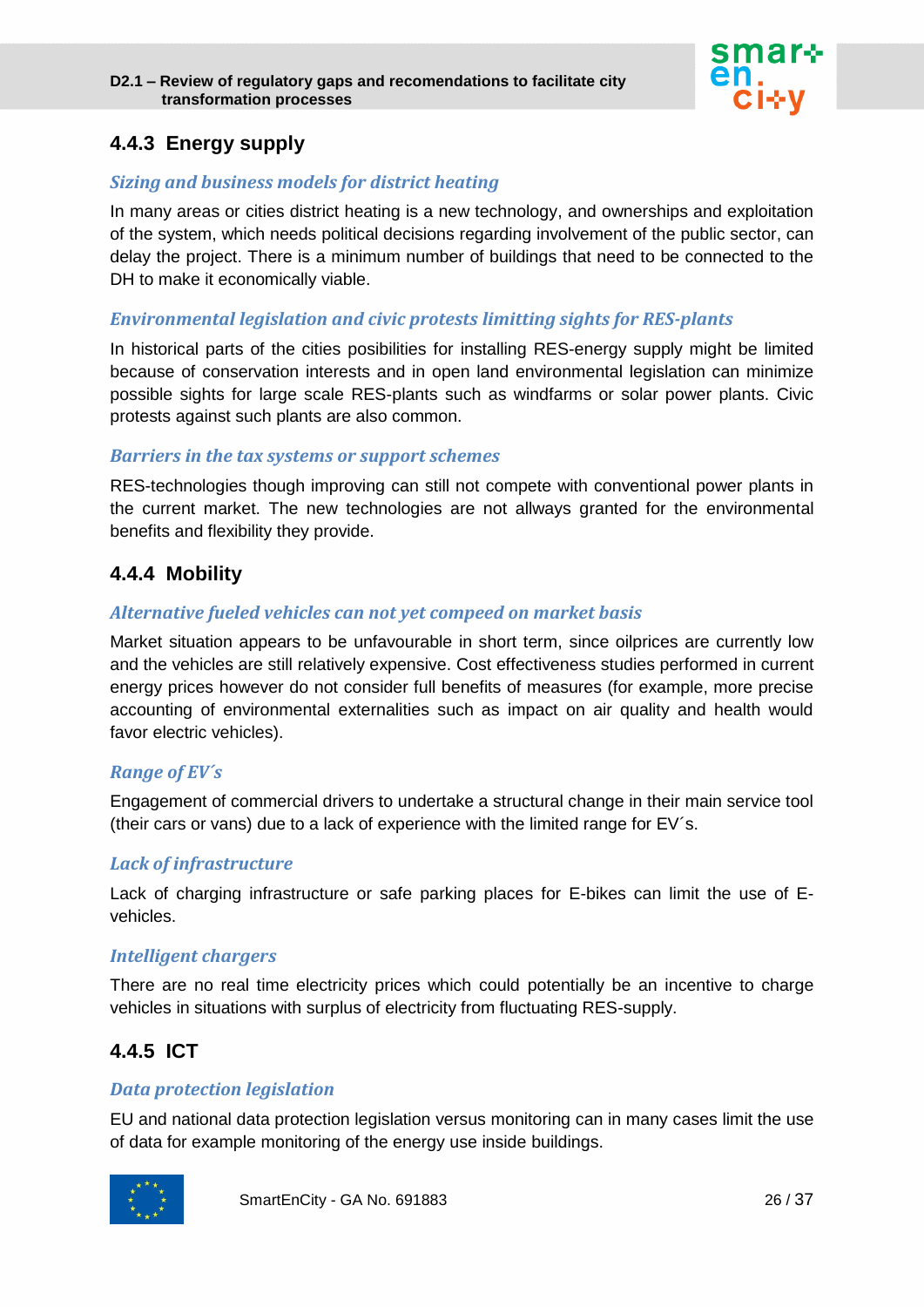

#### *Lack of professionals*

The lack of a sufficient number of professionals specialized in ICT-solutions is a critical issue for Smart City technologies entering into the market, which may also affect the quality of the implementation.

## <span id="page-26-0"></span>**4.4.6 Social engagement**

#### *Information asymmetry*

Lack of information or information asymmetry at the level of both decision makers and practitioners may hinder the implementation of energy-efficiency measures. For example information asymmetry or lack of information about available technologies, and their economical and environmental benefits/disadvantages might affect the spread and adoption of energy efficiency measures.

#### *Perception of quality of life*

Citizens may consider certain measures as a decrease in their quality of life (e.g. shifting from individual to collective transport).

#### *Divergence of interests between actors involved*

A large number of measures may require the coordination of different actors from different sectors/functions, resulting in a divergence of interests (e.g. landlord-tenant problem).

#### *Institutional failures, related to city authorities*

Politicians tend to think and act on the short term, whilst transformation towards a sustainable city may take decades. Additionally, actions against climate change do not result in direct benefits for the implementer ("*Tragedy of the commons*").

"Not my business": Integrated solutions are required covering urban planning, buildings licensing, energy infrastructures, transport, water and waste management, but these domains are often classified under different departments, all having their own targets and budgetary constraints.

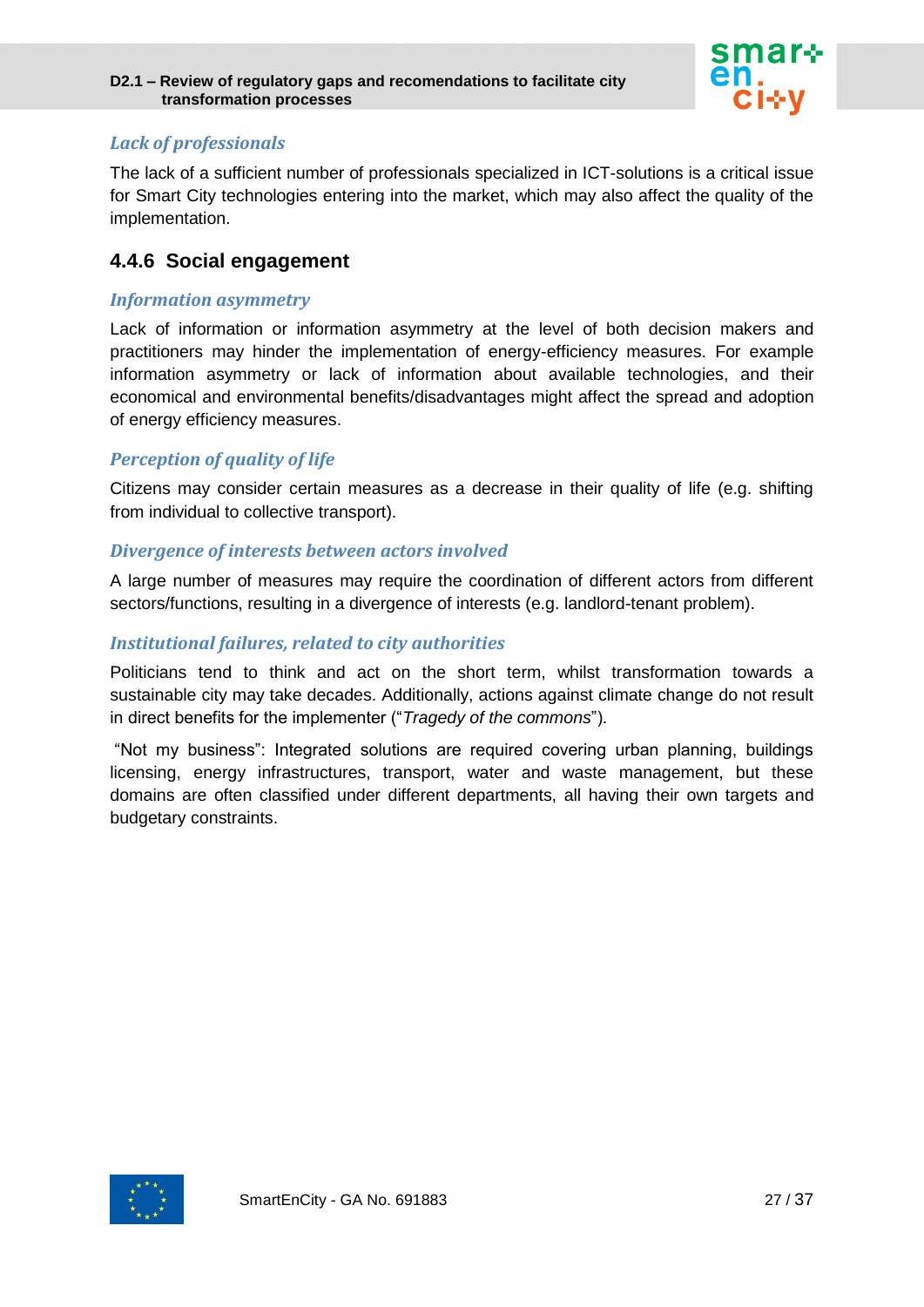

# <span id="page-27-0"></span>**4.5 Regulatory gaps in EU-legislation**

Common to all cities within member states of the European Union is of course the EUlegislation which is implemented in the national legislations in different ways. The input from the 'Lighthouse Cities' is in this chapter supplemented by an overview of the major EUdirectives that regulate the topics: Urban retrofitting, energy supply, mobility and ICT. Though this legislation is above city level the hope is that the mapping of barriers will raise awareness within citizens, businesses, NGO´s, public authorities and the political system from local to EU levels and initiate changes in legislation and support schemes in order to drive forward Smart Zero CO2 Cities across Europe.

Below follows short descriptions of the EU-directives and their impact on SmartEnCities transformation. The mapping of the impact and effects of the legislation is based mainly on EU-Commission public evaluation reports with input from a wide range of stakeholders such as industry, businesses, NGO´s, citizens etc. and partly on relevant research reports. Directives and major associated gaps and barriers are sumarized in a scheme in the end of this chapter.

## <span id="page-27-1"></span>**4.5.1 Urban retrofitting**

#### *The Energy Performance of Buildings Directive (2010/31/EC)*

Buildings contribute to around 40 % of total energy consumption in the EU and the sector is growing. It is therefore one of the sectors where massive energy savings could and should be achieved. The 2010 Energy Performance of Buildings Directive establishes that energy performance certificates are to be included in all advertisements for the sale or rental of buildings. EU countries must establish inspection schemes for heating and air conditioning systems or put in place measures with equivalent effect and all new buildings must be nearly zero energy buildings by 31 December 2020 (public buildings by 31 December 2018). EU countries must set minimum energy performance requirements for new buildings, for the major renovation of buildings and for the replacement or retrofit of building elements (heating and cooling systems, roofs, walls, etc.) EU countries have to draw up lists of national financial measures to improve the energy efficiency of buildings. *Ref./2/.*

The directive is a driver for minimizing the overall energy consumption of buildings and cities but still there are some critical points to be made. As an input for the revision a Public Consultation on the review of Progress on the 2020 Energy Efficiency Objectives have been conducted. *Ref./3/.* The stakeholders have identified barriers or gaps in the existing EU legislation and made new proposals. Two of the main points are:

- The Energy Performance of Buildings Directive lacks a long term binding target for existing buildings that could further incentivize renovation of the building mass.
- The Directive has a unilateral focus on the energy consumption of the single building. Future legislation should have a more holistic approach focusing on the whole value chain covering efficient technologies, district heating, smart metering and billing.

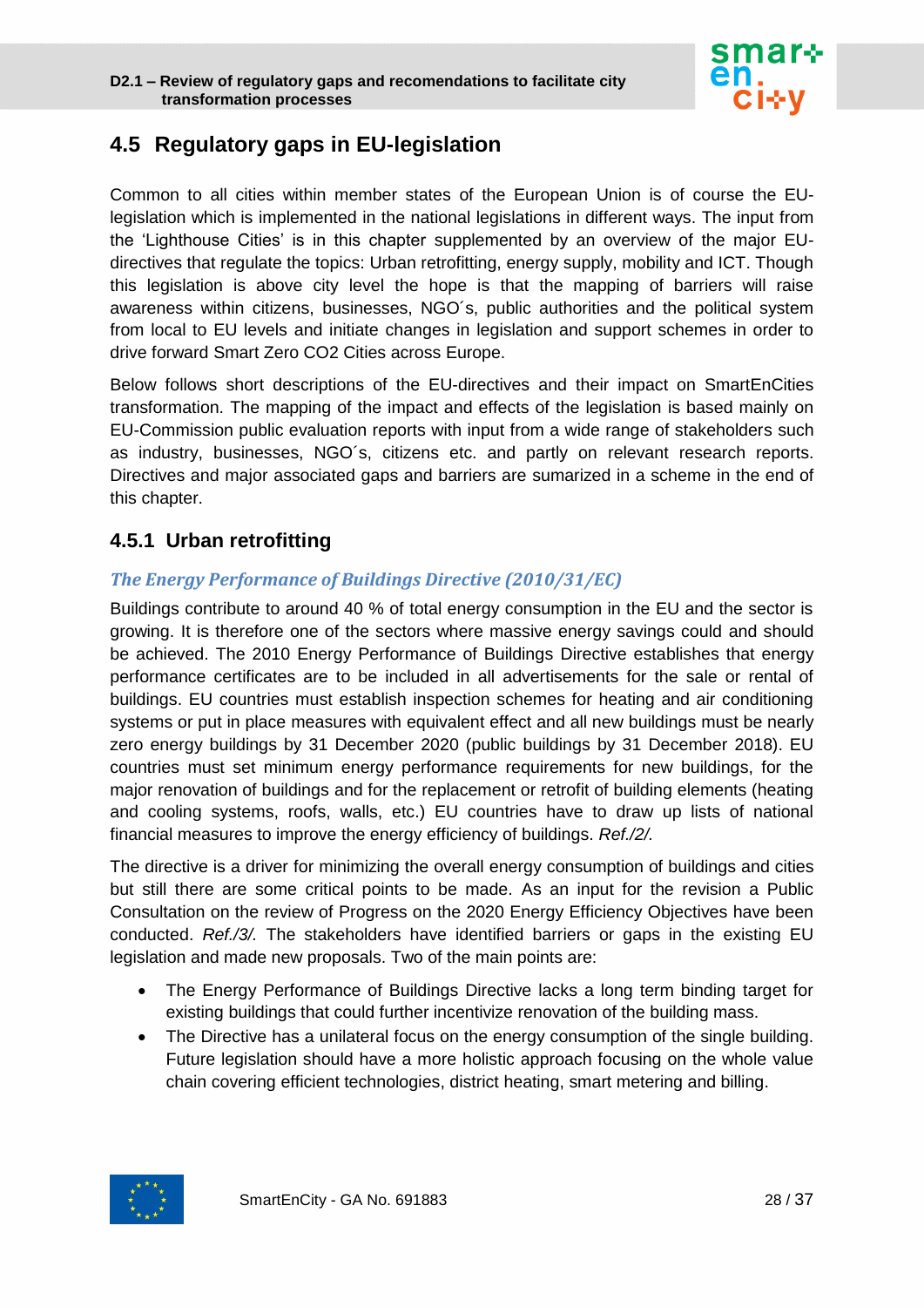

## <span id="page-28-0"></span>**4.5.2 Energy supply**

## *The Renewable Energy Directive (2009/28/EC)*

Transition to a renewable energy supply is mainly regulated by the Renewable Energy Directive. The Directive establishes an overall policy for the production and promotion of energy from renewable sources in the EU. It requires the EU to fulfil at least 20% of its total energy needs with renewables by 2020 – to be achieved through the attainment of individual national targets. All EU countries must also ensure that at least 10% of their transport fuels come from renewable sources by 2020. *Ref./4/.*

The main conclusions of the Public Consultation on the review of Progress on the 2020 energy efficiency objectives on the subject of energy supply is that a completion of the internal market for energy is needed eliminating national barriers and creating a flexible energy system with integration of renewable energy. *Ref./3/.* Other important points in the review are:

- Lack of mandatory energy efficiency requirements for new power plants and heating distribution systems.
- Current restrictions regarding the development and improvement of European networks of interconnections should be overcome to foster market integration.
- Lack of common standards for smart grid solutions including energy buffering and storage.

## <span id="page-28-1"></span>**4.5.3 Mobility**

In the White Paper – Roadmap to a Single European Transport Area – Towards a competative resource efficient transport system – (European Commisions, 2011) *Ref./5/.* Goal number one concerns urban transport: "Halve the use of 'conventially fuelled' cars in urban transport areas 2030; phase them out in cities by 2050; achieve essentially  $CO<sub>2</sub>$ -free city logistics in major urban centres by 2030"

Part of the solution to a more sustainable urban mobility is technical developments in vehicles and fuel technology. Two important directives promoting sustainable fuels and vehicles are the The Clean Vehicles Directive and The Alternative Fuels Infrastructure Directive described below.

#### *The Clean Vehicles Directive (2009/33/EC)*

The Clean Vehicles Directive 2009/33/EC aims to stimulate the market for clean and energy efficient vehicles by requiring various procurers to take account of lifetime environmental and energy impacts when purchasing road transport vehicles. *Ref./6/.*

In 2015 an evaluation of the directive was published by the European Commission. *Ref./7/.* Some of the main points are:

- There is a lack of a clear definition of Clean Vehicles (minimum requirements). Which vehicles are the most beneficial in terms of achieving sustainable mobility?
- Some of the parameters have a bias for diesel vehicles this might be bad for the local air quality in cities.

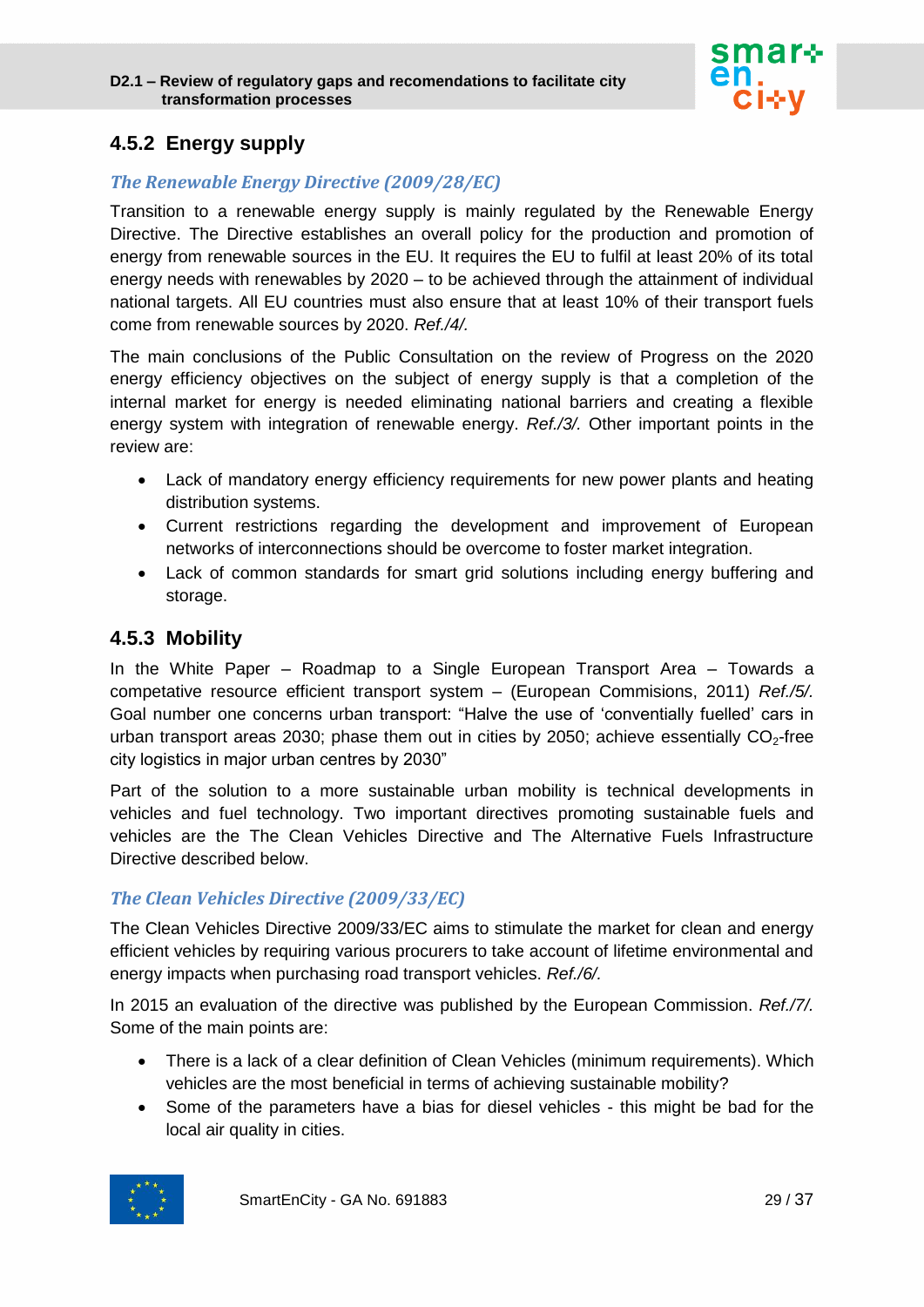

 The evaluation recommends introducing a standard to take in to account the Well-To-Wheels emissions to make sure that the environmental impact of the fuel from production to consumption is taken in to account.

#### *The Alternative Fuels Infrastructure Directive (2014/94/EU)*

The Directive requires Member States to develop national policy frameworks for the market development of alternative fuels and their infrastructure; Foresees the use of common technical specifications for recharging and refueling stations and paves the way for setting up appropriate consumer information on alternative fuels, including a clear and sound price comparison methodology. *Ref./8/.*

The infrastructure for alternative fuels today varies across the EU. There is a lack of harmonized infrastucture which leads to a fragmentation of the common market because of lack of common standards. The Directive is a driver for the setting up of a sustainable fuel infrastructure across Europe which is an important condition for the wider introduction of sustainable vehicles. An important lack in the legislation however is *Ref./9/*:

 Lack of common standards for sustainable fuels make the environmental benefits unclear.

#### *Other measures*

Key researchers in the the field of sustainable mobility have made the assesment that technological developments of sustainable fuels and vehicles are of key importance but that they will only constitute around half of the needed reduction in  $CO<sub>2</sub>$  emissions. *Ref./10/.* Many European development strategies favours increased mobility thus working against the needed  $CO<sub>2</sub>$  reductions. Future strategies and legislation should also aim to bring down the the level of transportation by increased use of communication technology, spatial planning and design of cities, modal split and accesibility based on sustainable transport etc.

# <span id="page-29-0"></span>**4.5.4 ICT**

#### *The General Data Protection Regulation (GDPR)*

The General Data Protection [Regulation](https://en.wikipedia.org/wiki/Regulation_%28European_Union%29) (GDPR) is a Regulation (entered into force on 24<sup>th</sup>. of May 2016) by which the [European Commission](https://en.wikipedia.org/wiki/European_Commission) intends to strengthen and unify data protection for individuals within the [European Union.](https://en.wikipedia.org/wiki/European_Union) The Commission's primary objectives of the GDPR are to give citizens back the control of their personal data and to simplify the regulatory environment for international business by unifying the regulation within the EU. *Ref./11/.*

The new legislation increases the responsibility and accountability for those processing personal data – through data protection risk assessments, data protection officers, and the principles of 'data protection by design' and 'data protection by default'. This could be seen as a barrier since it increases demands and investments in good data protection practices. The consequences of the legislation are yet to be seen but the intention has been to enable Big Data (including Smart Cities technologies) services in Europe by establishing a clear common legal framework and could potentially be a driver for SmartEnCities.

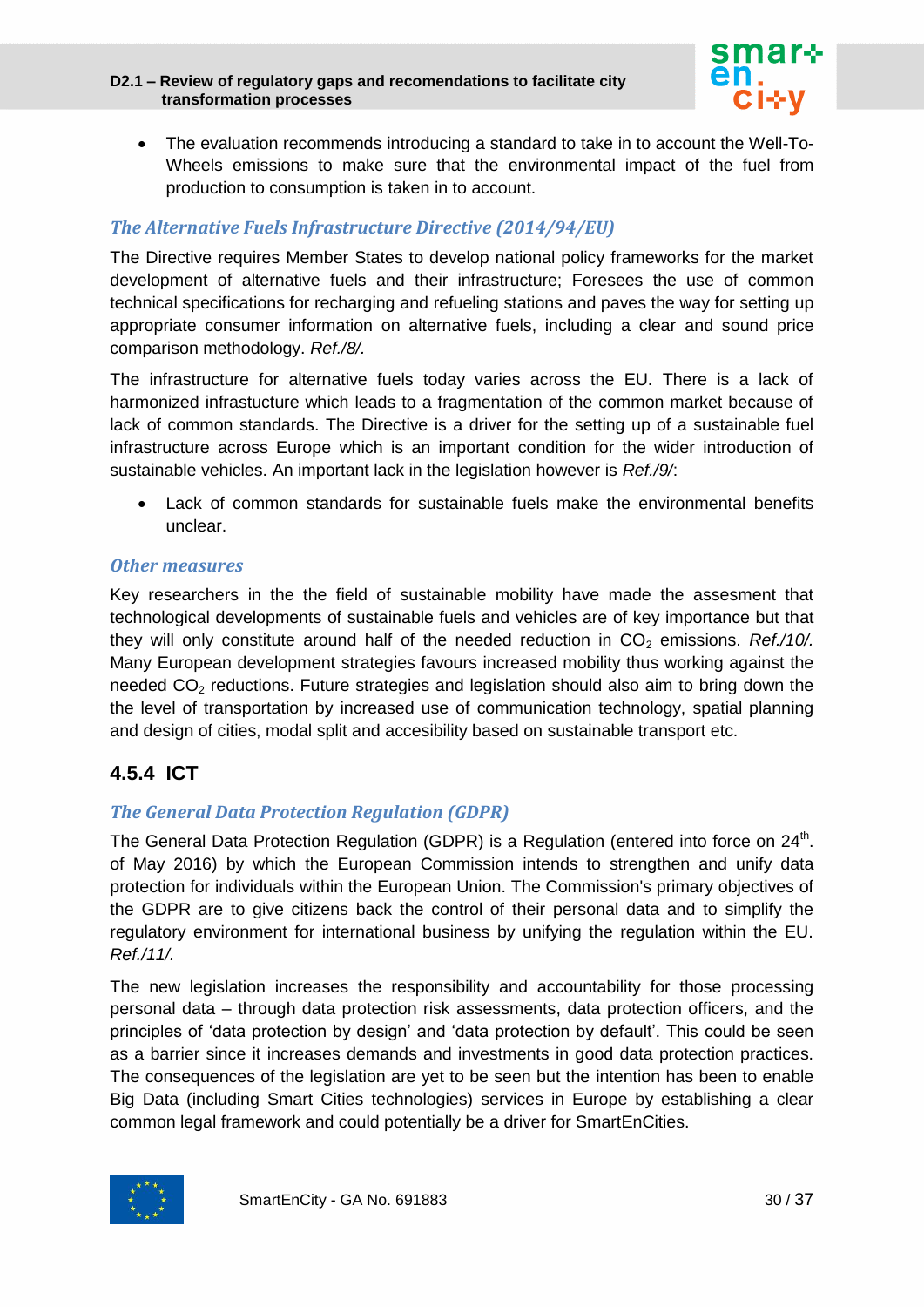

## <span id="page-30-0"></span>**4.5.5 Overview**

| <b>Urban retrofitting</b>                                                    |                                                                                                                                                                  |  |
|------------------------------------------------------------------------------|------------------------------------------------------------------------------------------------------------------------------------------------------------------|--|
| Main legislation: The Energy Performance of Buildings Directive (2010/31/EC) |                                                                                                                                                                  |  |
| <b>Barriers</b><br>and gaps                                                  | - Lack of long term binding targets for existing buildings that could further<br>incentivize renovation of the building mass.                                    |  |
| Ref./3/                                                                      | - More holistic approach focusing on the whole value chain covering efficient<br>technologies, district heating, smart metering and billing.                     |  |
| <b>Energy supply</b>                                                         |                                                                                                                                                                  |  |
|                                                                              | Main legislation: The Renewable Energy Directive (2009/28/EC)                                                                                                    |  |
| <b>Barriers</b><br>and gaps                                                  | - Lack of mandatory energy efficiency requirements for new power plants and<br>heating distribution systems.                                                     |  |
|                                                                              | - Current restrictions regarding the development and improvement of<br>European networks of interconnections should be overcome to foster market<br>integration. |  |
|                                                                              | - Lack of common standards for smart grid solutions including energy buffering<br>and storage.                                                                   |  |
| Ref./3/                                                                      | - Legislation should allow more active and informed consumer participation<br>than today and allow new actors such as aggregators.                               |  |
| <b>Mobility</b>                                                              |                                                                                                                                                                  |  |
|                                                                              | Main legislation: The Clean Vehicles Directive (2009/33/EC)                                                                                                      |  |
| <b>Barriers</b>                                                              | - Lack of a clear definition of Clean Vehicles.                                                                                                                  |  |
| and gaps<br>Ref./7/                                                          | - Bias for diesel vehicles is potentially bad for the local air quality in cities.                                                                               |  |
|                                                                              | Main legislation: The Alternative Fuels Infrastructure Directive (2014/94/EU)                                                                                    |  |
| <b>Barriers</b><br>and gaps<br>Ref/.9/                                       | Lack of harmonized and clear standards for the production of alternative fuels<br>makes the environmental benefits unclear.                                      |  |
| <b>ICT</b>                                                                   |                                                                                                                                                                  |  |
| Main legislation: The General Data Protection Regulation (GDPR)              |                                                                                                                                                                  |  |
| <b>Barriers</b><br>and gaps                                                  | Challenging to harvest and use data in a way that is secure and respects the<br>individuals right to privacy.                                                    |  |
|                                                                              | Data Protecion Directive versus monitoring energy behaviours inside houses                                                                                       |  |

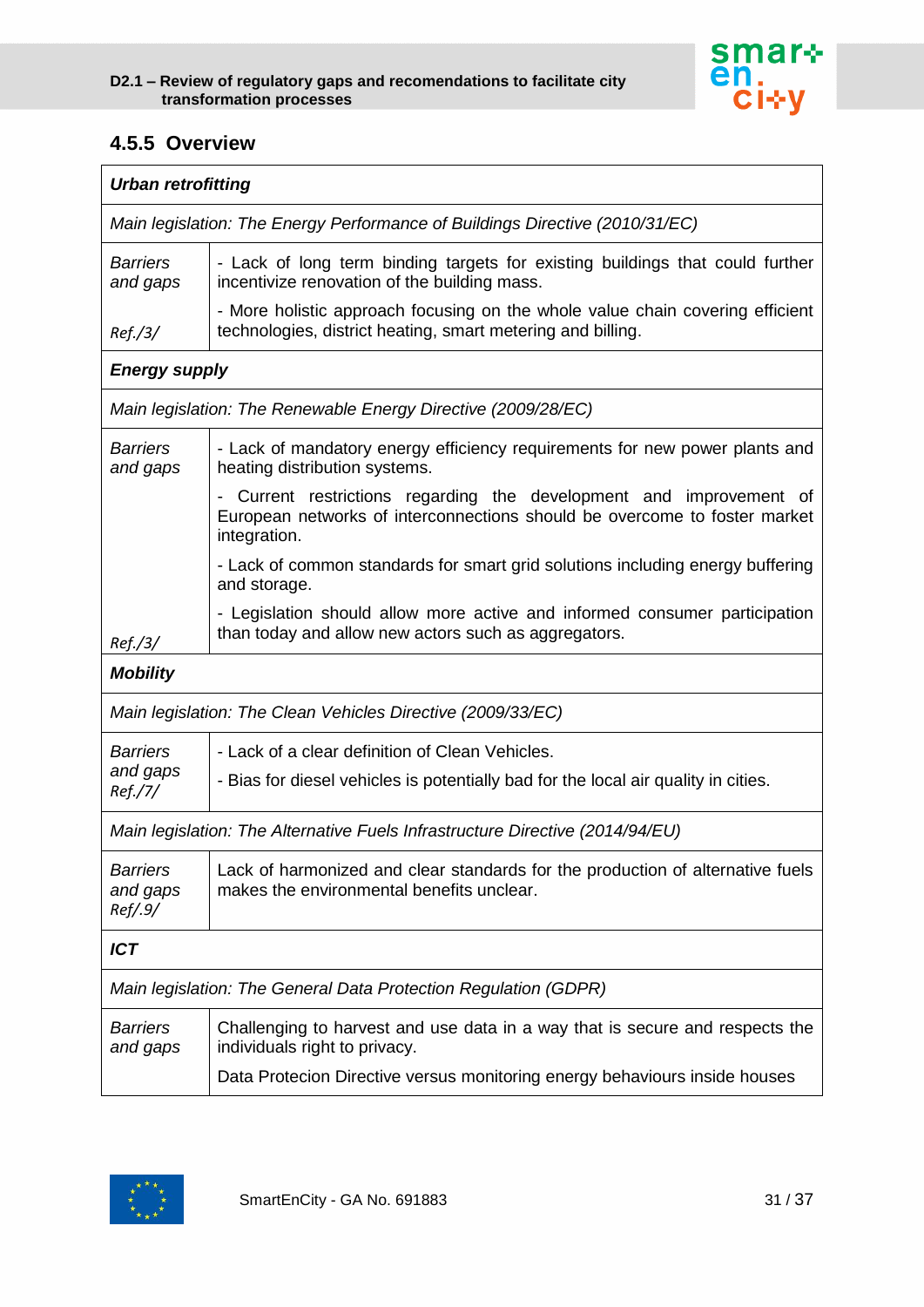

# <span id="page-31-0"></span>**5 Recommendations to facilitate city transformation processes**

## <span id="page-31-1"></span>**5.1.1 Opportunities and best practice examples identified by demonstrator projects and litterature studies**

#### *Correction of market failures*

The EU and national political systems should work for the correction of market failures. Precise accounting of environmental externalities such as impact on air quality and health would favor the implementation of sustainable solutions. Environmental aspects that are not included in current market dynamics should have a stronger weight in public procurements.

#### *Urban retrofitting*

- Participatory processes and information to engage citizens and property owners in the project. Follow best practices, involve government city council and private stakeholders.
- Creation of a guarantee fund for financial support of neighbours with lower incomes.
- Transparency and social partners engagement in all phases of the project
- Set up requirements to facilitate the connection to the district heating or establishing conditions on the funding which make connection a pre-requisite.
- Backup of the public sector to ensure that operation of the district heating will be guaranteed for a number of years. Countries such as Denmark have specific regulations for the ownership and exploitation of the DH installations, to engage the public sector and give some confidence and guarantees to the users.
- Take a more holistic approach to urban retrofitting not solely focusing on the energy frame of the single building, but the overall energy consumption of cities and districts and the most cost-effective way to bring down energy consumption/or obtain RESsupply.

#### *Energy supply*

- Environmental externalities should be taken into account when comparing the economy of RES- and conventional technologies. This could be done by adding a tax on carbon emissions.
- Implement support schemes for RES-technologies to make them feasible until they can compete with conventional power plants.
- Different technologies should be granted according to their environmental impact in their whole lifespan and their expected role in the future RES-energy system.
- Support schemes should have a long continuity in order to promote trust of investors.
- Introduce and develop different kinds of energy storage systems to make better use of peak production from RES-plants. Electrical driven heat pumps are an example of such a technology.
- Raise local acceptance of RES-plants by local anchoring of the projects. A clear vision with local climate targets for the city could raise the level of awareness and

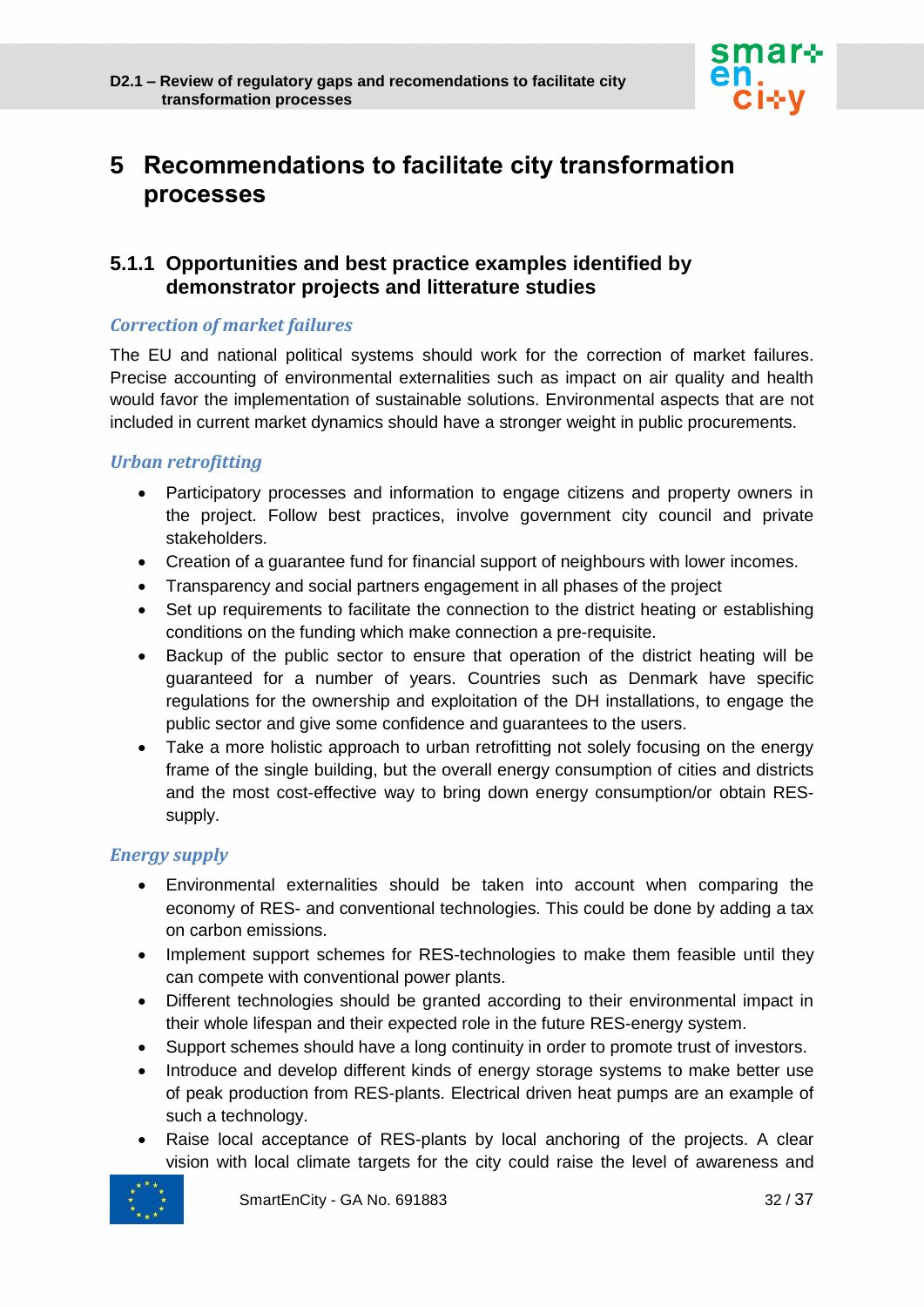

mandatory shares for locals ensure the economic benefit for the neighbors affected. In Denmark at least 20 % of shares in a wind turbine project is by law offered to the neighbors within 4,5 kilometers from the project as a general rule. This however is not enough alone to secure local acceptance so it should be followed by other initiatives to further develop local ownership and acceptance.

#### *Mobility*

- Positive discrimination of EV´s by for example free on-street parking rate and exception of road tolls as in Madrid and Oslo. Reserve special lanes for EV´s or let them drive in the bus lanes as in Sevilla.
- Set up delivery system of E-vans and cargo bikes as in Gothenburg, Sweden, to limit shopping centre traffic.
- Introduce car sharing of EV's like the concept DriveNow in Copenhagen and other European cities.
- Create logistic micro hubs with EV's and rental bikes in connection to public transport as has been done in Barcelona, Milan and London and consider the possibility to bring bikes on board trains or metros as in Copenhagen in order to promote the combination of public transport and biking.
- Encourage the the use of bicycles by establishing safe bike lanes and routes and create space for bike parking.
- Communication, dissemination and information to engage users and owners in the possibilities of EVs.
- Reinforce the deployment of charging infrastructure.

#### *ICT*

- Clarify standards and regulations. This has to some extent been done at the EU-level by the General Data Protection Regulation.
- Cooperation between several organisations or cities on development of much needed digital platforms or services to avoid isolated projects and harvest the benefits of scale.
- Take a user centered approach to make SmartEnCities more livable cities.
- Adres concerns on privacy and cyber security: Digital technology should be simple, easy to use, and with few obstacles, and only do the things that only it can do well, leaving people in control to do the things they enjoy doing. *Ref./12/*

#### *Social engagement*

- Intense communication campaign to communicate economic incentives and environmental benefits to join the projects.
- Citizen engagement and political consensus agreement.
- Creation of a guarantee fund for financial support of neighbours with lower incomes.
- Open up for local economical ownership by shares in projects.
- Set up a SmartEnCity board of the departments covering urban planning, buildings licensing, energy infrastructures, transport, water and waste management to harmonize targets and promote cooperation.

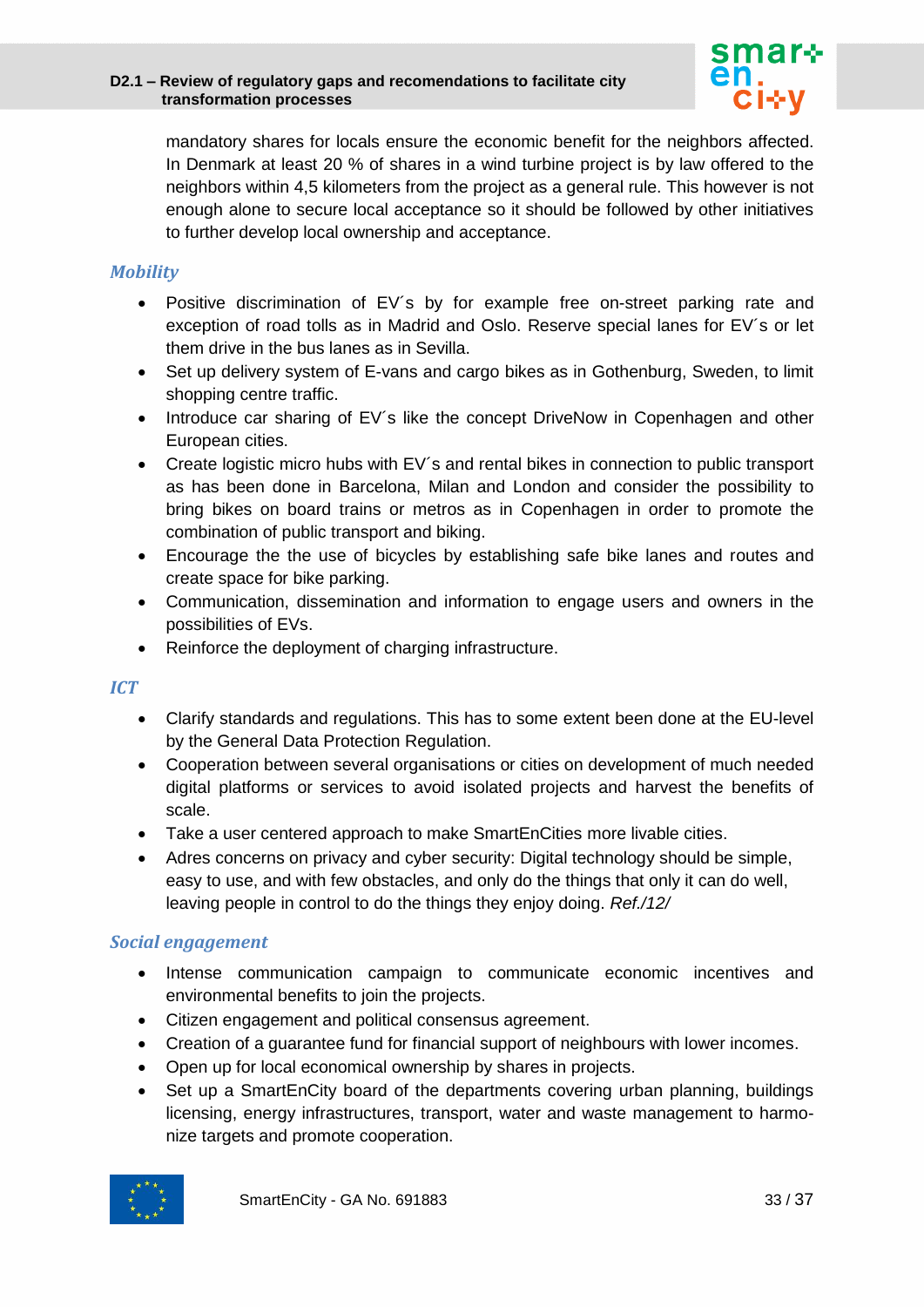

## <span id="page-33-0"></span>**5.1.2 Proposals for change in regulations, new regulations and new incentives**

#### *Urban retrofitting*

• If legally possible: Add flexibility to the building standards for both existing and new buildings by making it possible to avoid fulfilling the zero-energy standard in specific areas if certain conditions are present (e.g. minimum volume of available surplus heat for next 20 years).

#### *Energy supply*

- Set up mandatory energy efficiency requirements for new power plants and heat distribution systems.
- Harmonized support schemes for RES in the EU. Different technologies should be granted according to their environmental impact in their whole lifespan and their expected role in the future RES-energy system.
- Current restrictions regarding the development and improvement of European networks of interconnections should be overcome to foster market integration.
- Introduce an energy market with real time energy prices to regulate demand on fluctuating RES-energy supply.
- Introduce flexible district heating, electricity, gas, heating, cooling and mobility systems

#### *Mobility*

- Make a clear definition (with minimum requirements) of "clean vehicles" based on the environmental impact of the vehicle in its lifespan.
- Make a clear definition (with minimum requirements) of alternative fuels that are sustainable
- Take legal measures to bring down the level of transportation by increased use of communication technology, spatial planning and design of cities, modal split and accesibility based on sustainable transport etc.

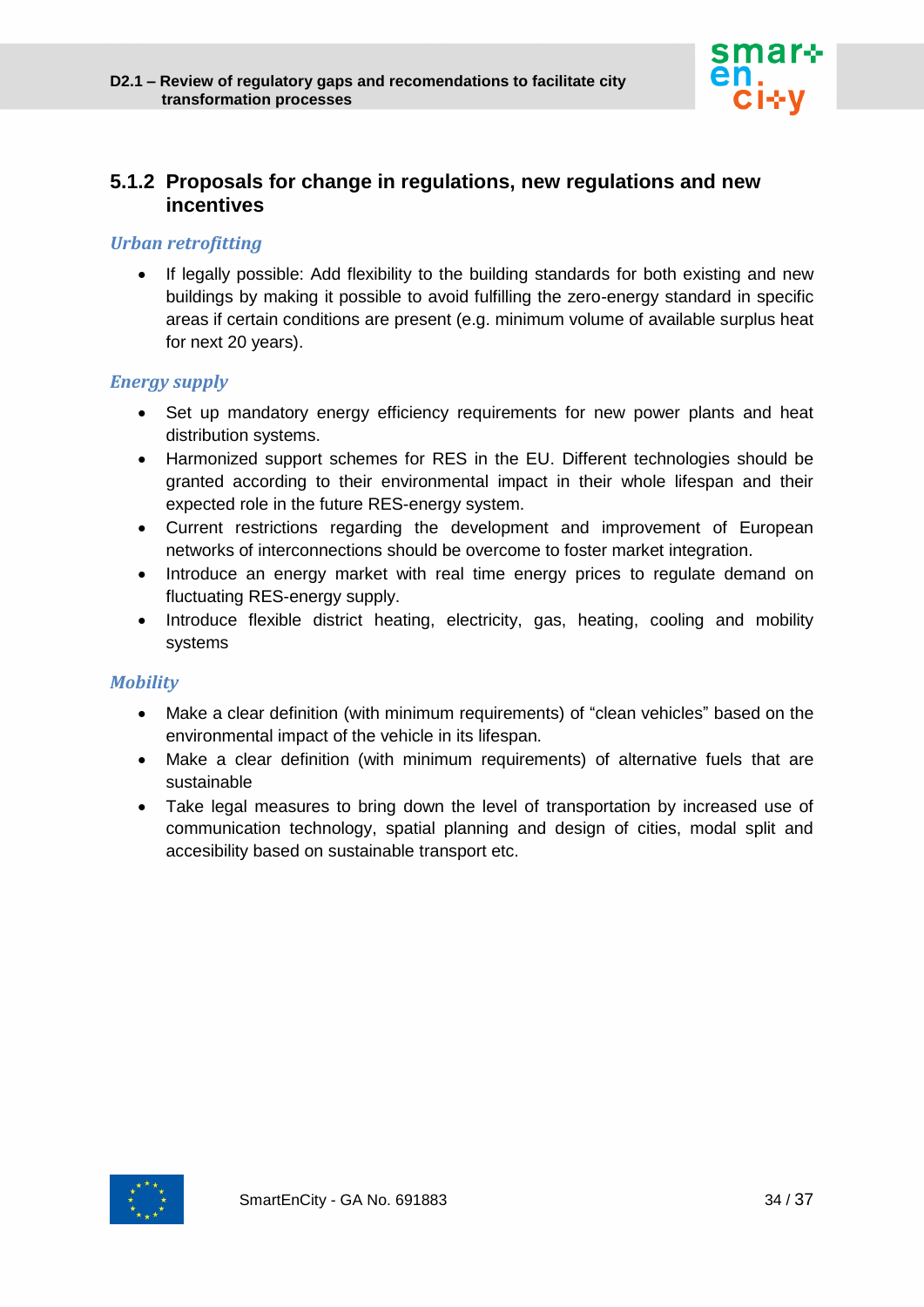

# <span id="page-34-0"></span>**6 Deviations to the plan**

No deviations to the plan.

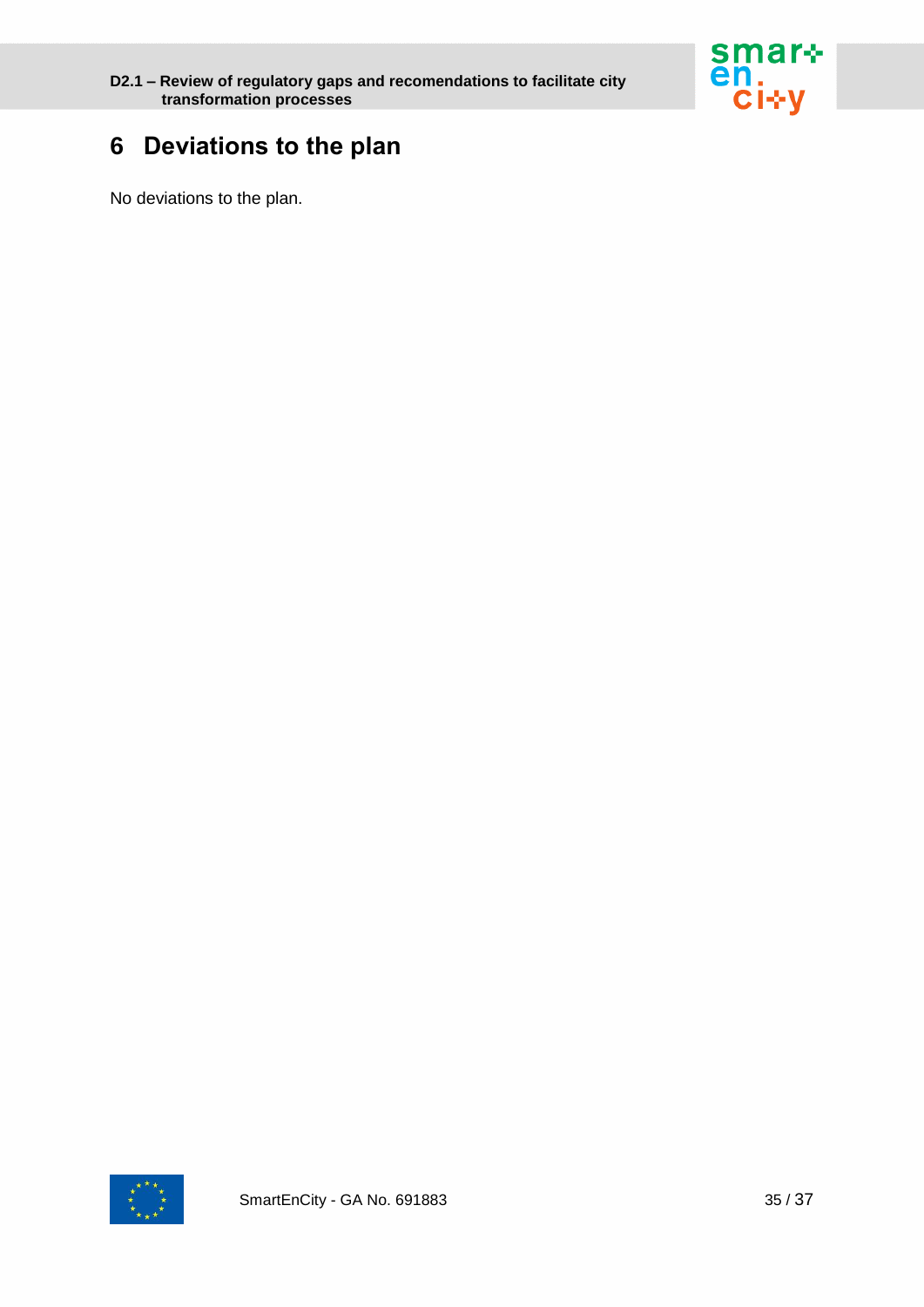

# <span id="page-35-0"></span>**7 Outputs for other WPs**

#### *Effects on other WPs*

This report gives input on barriers for demonstration projects in WP 3, 4 and 5. At a later stage in the project, the content of this report could be elaborated in WP 3, 4 and 5 e.g. by mapping which actors are/or should be involved in bringing down these barriers.

#### *Interdependencies with other Deliverables*

The identified barriers and recommendations in this deliverable are input for D2.6 Integrated Planning.